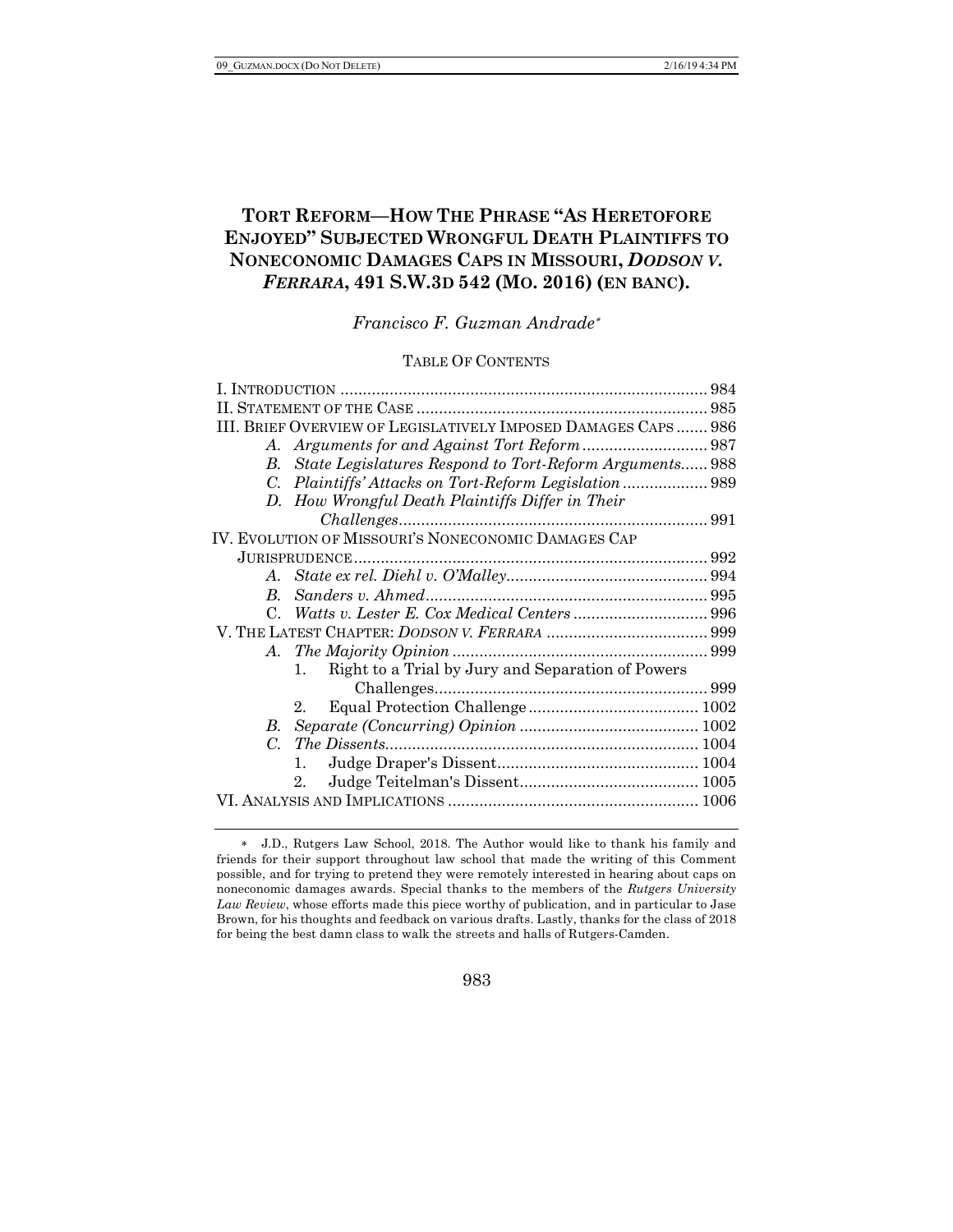VII. CONCLUSION................................................................................ 1012

#### I. INTRODUCTION

In *Dodson v. Ferrara*,<sup>1</sup> the Missouri Supreme Court became the latest to weigh in on the constitutionality of a legislatively imposed cap on noneconomic damages awards. The case represented yet another chapter in the ongoing battle between tort reform advocates that allege a need to reel in a tort system spiraling out of control and opponents who claim their fears are unfounded.2 This time, the cap at issue was part of Missouri Revised Statutes section 538.210,3 which capped noneconomic damages4 awards in wrongful death actions arising out of medical malpractice at \$350,000.5 The Missouri Supreme Court upheld the cap, holding that it did not violate the right to jury trial, separation of powers, or equal protection provisions of the Missouri Constitution.6

This Comment will provide a brief history and overview of the issues surrounding legislatively imposed caps on damages awards in medical malpractice claims. This Comment will then focus on Missouri and its constitution—specifically the grounds on which legislatively imposed damages caps have been attacked—before finally delving into the *Dodson* court's reasoning and analysis in upholding the noneconomic damages

3. MO. ANN. STAT. § 538.210(1) (West 2008 & Supp. 2013) (amended 2015, 2017) reads in relevant part: "In any action against a health care provider for damages for personal injury or death arising out of the rendering of or the failure to render health care services, no plaintiff shall recover more than three hundred fifty thousand dollars for noneconomic damages irrespective of the number of defendants."

4. Noneconomic damages are defined as "damages arising from nonpecuniary harm including, without limitation, pain, suffering, mental anguish, inconvenience, physical impairment, disfigurement, loss of capacity to enjoy life, and loss of consortium but shall not include punitive damages." *Id.* § 538.205(7).

<sup>1.</sup> 491 S.W.3d 542 (Mo. 2016) (en banc).

<sup>2.</sup> *See, e.g.*, DOUGLAS LAYCOCK, MODERN AMERICAN REMEDIES: CASES AND MATERIALS 159–66 (Vicki Been et al. eds., 4th ed. 2010) (discussing tort reform law and the issues surrounding the arguments posed by advocates and opponents of tort reform in plaintiff remedies). *See generally* Philip Shuchman, *It Isn't That the Tort Lawyers Are So Right, It's Just That the Tort Reformers Are So Wrong*, 49 RUTGERS L. REV. 485 (1997) (highlighting the arguments for and against tort reform and their implications in the tort reform debate).

<sup>5.</sup> *Id.* § 538.210(1). This statute was amended in 2015, placing a \$400,000 cap on personal injury claims arising out of medical malpractice and a \$700,000 cap on claims of catastrophic personal injury or death arising out of medical malpractice. It was again amended in 2017, but with no changes made to this subsection. *See id.* § 538.210 (West, Westlaw through 2017 Sess. of the 99th Gen. Assemb.). Because the injury and death of Shannon Dodson occurred before the 2015 amendment, the pre-2015 statute applied to his case and all references are to this statute unless otherwise indicated.

<sup>6.</sup> *Dodson*, 491 S.W.3d at 550.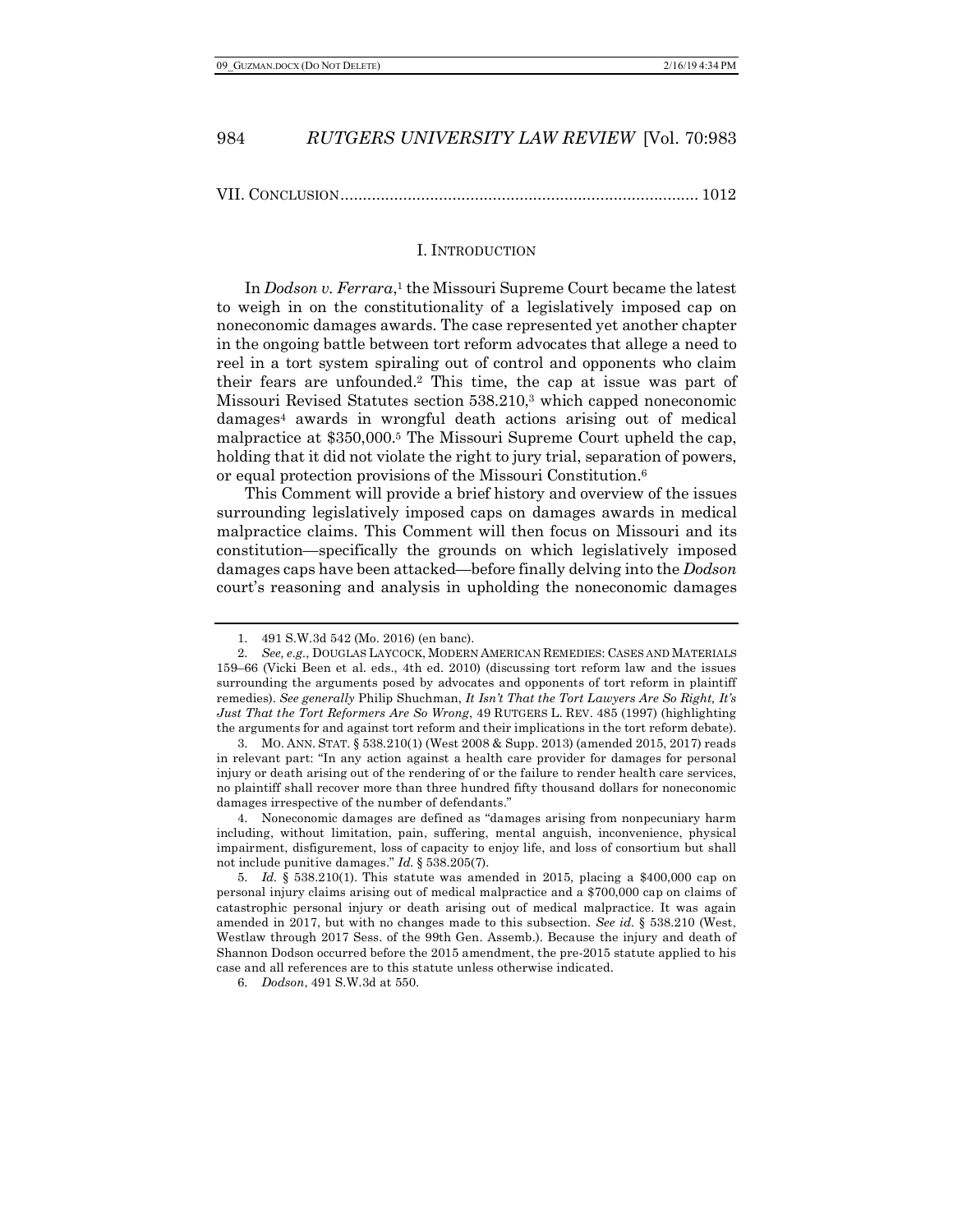caps in medical malpractice wrongful death suits imposed by the Missouri General Assembly through Missouri Revised Statutes section 538.210. Lastly, this Comment will argue that the *Dodson* majority employed valid reasoning in line with a majority of the country to uphold the cap, but in doing so failed to properly consider the practical implications of its decision.

### II. STATEMENT OF THE CASE

This case arose out of the death of Shannon Dodson. Ms. Dodson was treated at Mercy Hospital St. Louis, seeking care after experiencing shortness of breath.7 She complained of chest pains after being diagnosed with bronchitis and underwent an electrocardiogram ("EKG").<sup>8</sup> The EKG suggested there might be some abnormalities and doctors recommended Ms. Dodson undergo a cardiac catheterization for further evaluation.9

Dr. Robert Ferrara performed the heart catheterization.10 During the surgery, Ms. Dodson suffered a dissection of the left main coronary artery causing difficulty in blood flow to the heart.11 Dr. Ferrara called for assistance, "but no attempt was made to open the artery until approximately 30 minutes after the dissection occurred."12 After Dr. Ferrara and another doctor were unsuccessful in their attempts to place a stent in the artery, Ms. Dodson was finally transported to surgery "more than 45 minutes after Dr. Ferrara first noticed the dissection."<sup>13</sup> The doctors were unable to restore Ms. Dodson's cardiac function and she was pronounced dead shortly thereafter.14

Ms. Dodson's family ("Plaintiffs") brought a wrongful death action against Dr. Ferrara and his employer, Mercy Clinic Heart and Vascular, LLC ("Defendants").15 Plaintiffs claimed "Dr. Ferrara's negligent care and treatment of Ms. Dodson caused or contributed to cause her death."16 The case was tried by a jury, who returned a verdict in favor of Plaintiffs on their negligence claims.17 The jury awarded Plaintiffs \$1,831,155 for economic damages and \$9,000,000 for noneconomic damages, but the

16. *Id.* 17. *Id.*

<sup>7.</sup> *Id.* at 550–51.

<sup>8.</sup> *Id.* at 550, 563.

<sup>9.</sup> *Id.* at 551. 10. *Id.*

<sup>11.</sup> *Id.*

<sup>12.</sup> *Id.*

<sup>13.</sup> *Id.*

<sup>14.</sup> *Id.*

<sup>15.</sup> *Id.* The suit was brought by Ms. Dodson's spouse and three children. *Id.*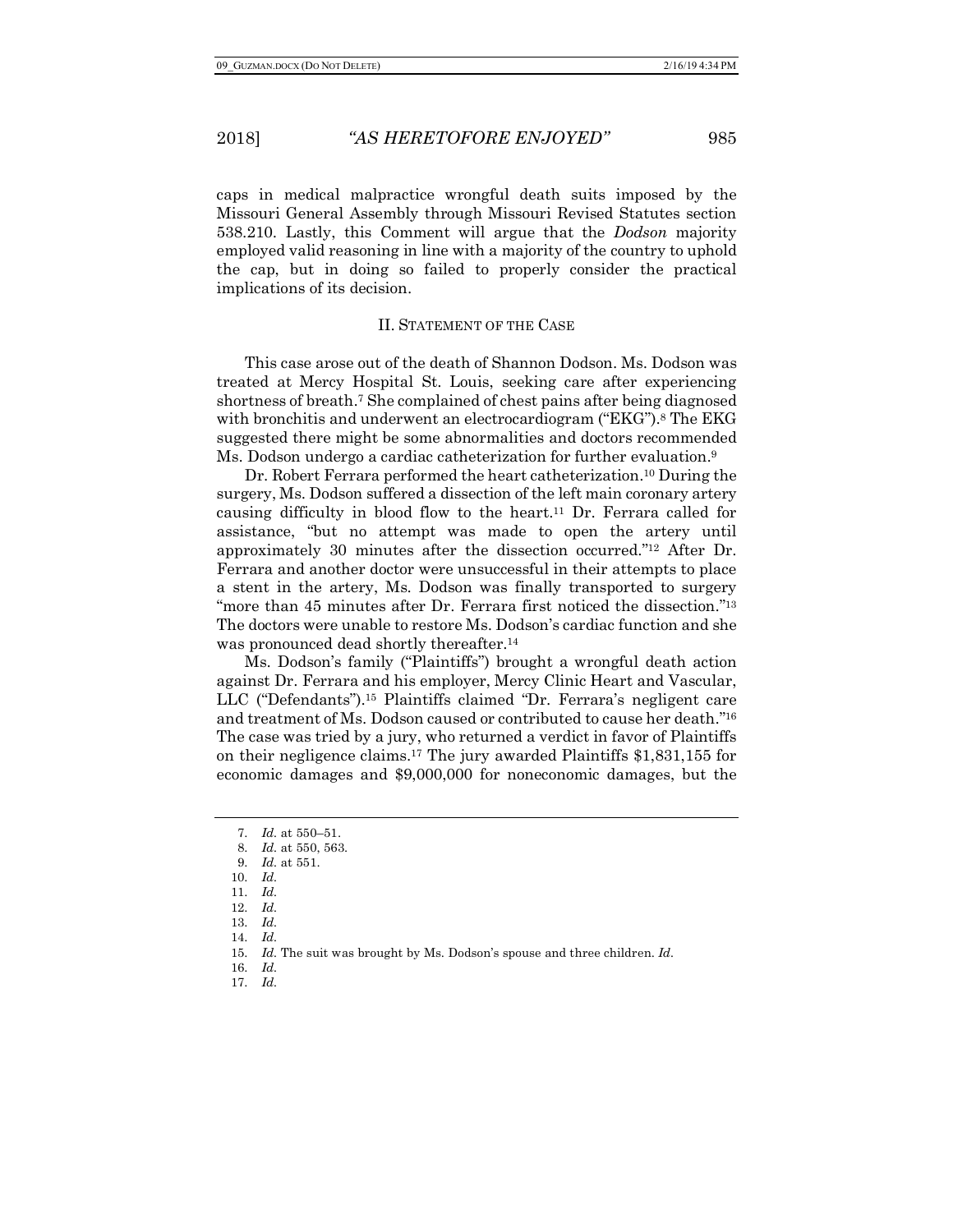total award was reduced to \$2,181,155 after the trial court granted Defendants' motion to cap the noneconomic damages of a medical malpractice claim at \$350,000.18

Both parties appealed. Plaintiffs argued that the damages caps were in violation of the separation of powers,<sup>19</sup> right to a jury trial,<sup>20</sup> and equal protection<sup>21</sup> clauses of Missouri's constitution.<sup>22</sup> In response, the Missouri Court of Appeals noted the first two claims were "merely colorable," but that the equal protection claim was a "real and substantial" constitutional attack that raised an issue of first impression, making transfer to the Missouri Supreme Court appropriate. <sup>23</sup> The supreme court agreed it had exclusive jurisdiction over Plaintiffs' constitutional claims.24

#### III. BRIEF OVERVIEW OF LEGISLATIVELY IMPOSED DAMAGES CAPS

Capped—or attempts to cap—jury damages awards are nothing new; they are part of the ongoing tort reform movement that originated in the latter half of the twentieth century.<sup>25</sup> Some have seen the movement as a separation of powers issue, pitting legislatures against increasingly active judiciaries.26 Others have looked past the branches of government and characterize the tort reform movement as a struggle between frequent defendants—mainly insurance companies—and the personal injury plaintiffs' bar, consumer advocate groups, and labor unions.27

<sup>18.</sup> *Id.*

<sup>19.</sup> MO. CONST. art. II, § 1.

<sup>20.</sup> MO. CONST. art. I, § 22(a). Specifically, and important for our discussion, article I, section 22(a) reads: "the right of trial by jury as heretofore enjoyed shall remain inviolate."

<sup>21.</sup> MO. CONST. art. I, § 2.

<sup>22.</sup> *Dodson*, 491 S.W.3d at 550.

<sup>23.</sup> Dodson v. Ferrara, No. ED 100952 and ED 101143, 2015 WL 4456188, at \*6–7 (Mo. Ct. App. July 21, 2015). By "merely colorable," the Missouri Court of Appeals meant these issues had already been addressed and disposed of by the Missouri Supreme Court in *Sanders v. Ahmed*, 364 S.W.3d 195 (Mo. 2012) (en banc). *Id.* at \*6. See *infra* Section IV.B, for a more detailed discussion of *Sanders*.

<sup>24.</sup> *Dodson*, 491 S.W.3d at 551 (citing MO. CONST. art. V, § 3).

<sup>25.</sup> *See* Joseph Sanders & Craig Joyce, *"Off to the Races": The 1980s Tort Crisis and the Law Reform Process*, 27 HOUS. L. REV. 207, 212 n.21 (1990) (explaining how tort reform has been an ongoing process in which legislatures began to become involved beginning in the 1970s).

<sup>26.</sup> *See, e.g.*, VICTOR E. SCHWARTZ ET AL., WHO SHOULD MAKE AMERICA'S TORT LAW: COURTS OR LEGISLATURES? 3–7 (1997).

<sup>27.</sup> LAYCOCK, *supra* note 2, at 159.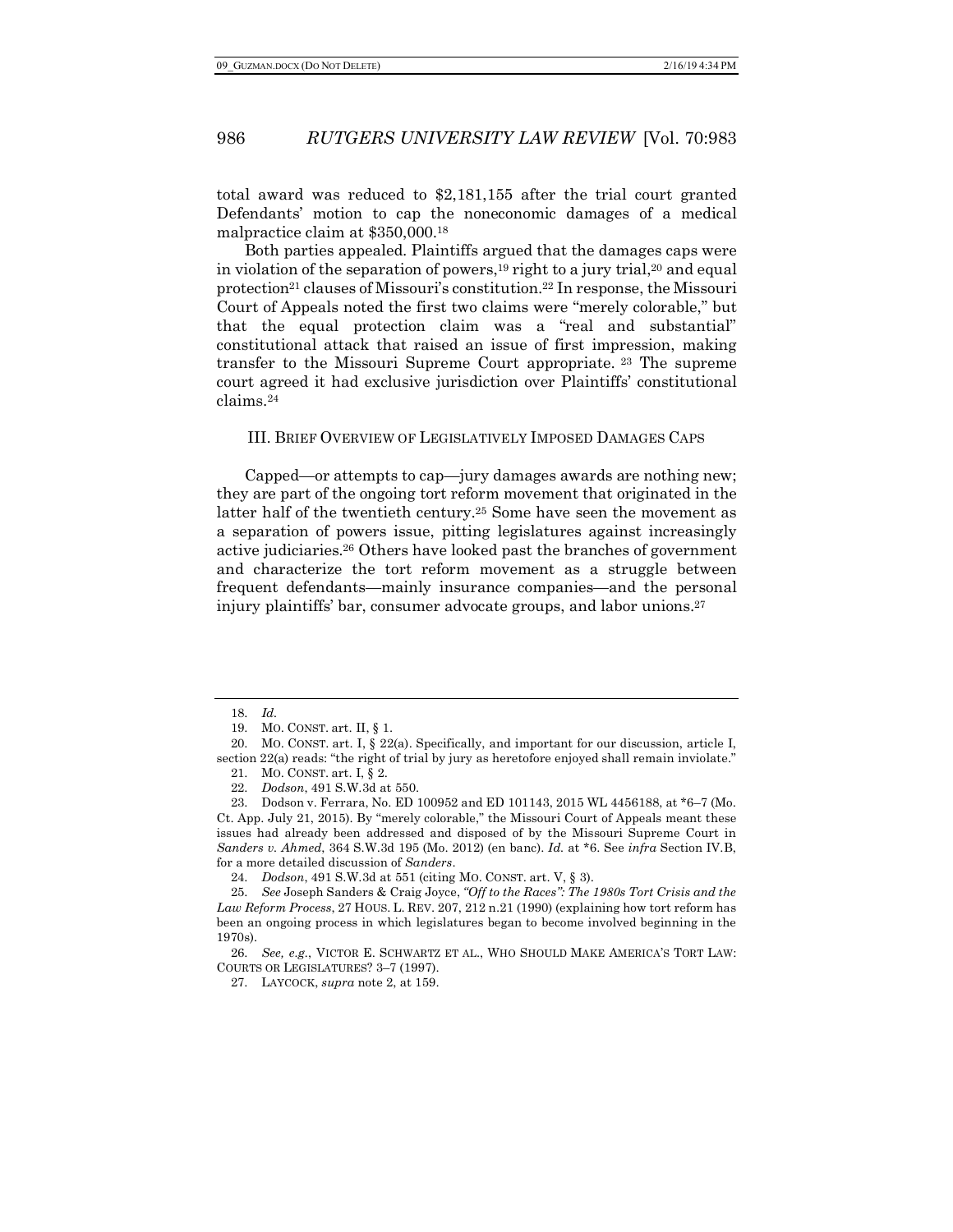### *A. Arguments for and Against Tort Reform*

Not surprisingly, advocates of tort reform are largely insurance companies and their lobbyists. They argue that the constant, often meritless claims and gradually increasing size of plaintiff damages awards are devastating the medical insurance industry and, in turn, access to health care by limiting the ability for companies to insure medical practitioners.28 Opponents of the caps are skeptical of such crises in the insurance industry and argue these assertions by the insurance companies are exaggerated and often the fault of the insurance companies themselves, not plaintiffs seeking redress for medical wrongs.29

Both sides frequently use statistics to support their positions, but the reliability of these numbers is questionable at best.30 Nevertheless, these numbers have shown to be influential both in legislative chambers and courtrooms, with legislatures referencing them in support of legislation

<sup>28.</sup> Douglas A. Kysar, Thomas O. McGarity & Karen Sokol, *Medical Malpractice Myths and Realities: Why an Insurance Crisis Is Not a Lawsuit Crisis*, 39 LOY. L.A. L. REV. 785, 786–87 (2006).

<sup>29.</sup> *See, e.g.*, Eliot Martin Blake, Comment, *Rumors of Crisis: Considering the Insurance Crisis and Tort Reform in an Information Vacuum*, 37 EMORY L.J. 401, 408–14 (1988). Indeed, these crises seem to appear periodically. *See* Rachel Zimmerman & Christopher Oster, *Insurers' Price Wars Contributed to Doctors Facing Soaring Costs*, WALL ST. J., June 24, 2002, at A1 (analyzing a new "crisis" in medical malpractice insurance, this time in regard to obstetrics, with insurers withdrawing from the market and doctors refusing to deliver babies, the article highlighting arguments from both sides); Chad Terhune, *Top Republicans Say There's a Medical Malpractice Crisis. Experts Say There Isn't*, WASH. POST (Dec. 30, 2016), https://www.washingtonpost.com/news/to-your-health/ wp/2016/12/30/top-republicans-say-theres-a-medical-malpractice-crisis-experts-say-thereisnt/?utm\_term=.97482369befa (discussing yet another medical practice crisis as recent as December of 2016). At least one scholar asserts insurance companies are aware of these episodes and their cause. For a more detailed explanation of how these periodic cycles may be the result of insurance companies and their underwriting schemes, see Tom Baker, *Medical Malpractice and the Insurance Underwriting Cycle*, 54 DEPAUL L. REV. 393, 436– 37 (2005).

<sup>30.</sup> Commentators have written about how both sides play with the numbers. *See* LAYCOCK, *supra* note 2, at 160–61. Advocates of tort reform will often use the mean of jury rewards, often influenced by a particularly large outlier award that skews the mean number. *See, e.g.*, W. Kip Viscusi, *The Blockbuster Punitive Damage Awards*, 53 EMORY L.J. 1405, 1426–27 (2004) (discussing outlier verdicts influence by punitive damage awards that can manipulate data when calculating mean award sizes). Opponents prefer to use the median number, which they claim more accurately reflect the actual size of most jury awards. This distinction is important because the difference can be substantial. For a comparison using statistics from the department of justice, see Thomas H. Cohen & Steven K. Smith, *Civil Trial Cases and Verdicts in Large Counties*, *2001*, BUREAU OF JUSTICE STATISTICS, tbl.6 (2004), https://www.bjs.gov/content/pub/pdf/ctcvlc01.pdf. The table provides medians, but not means, however the information and numbers necessary to calculate the means are included.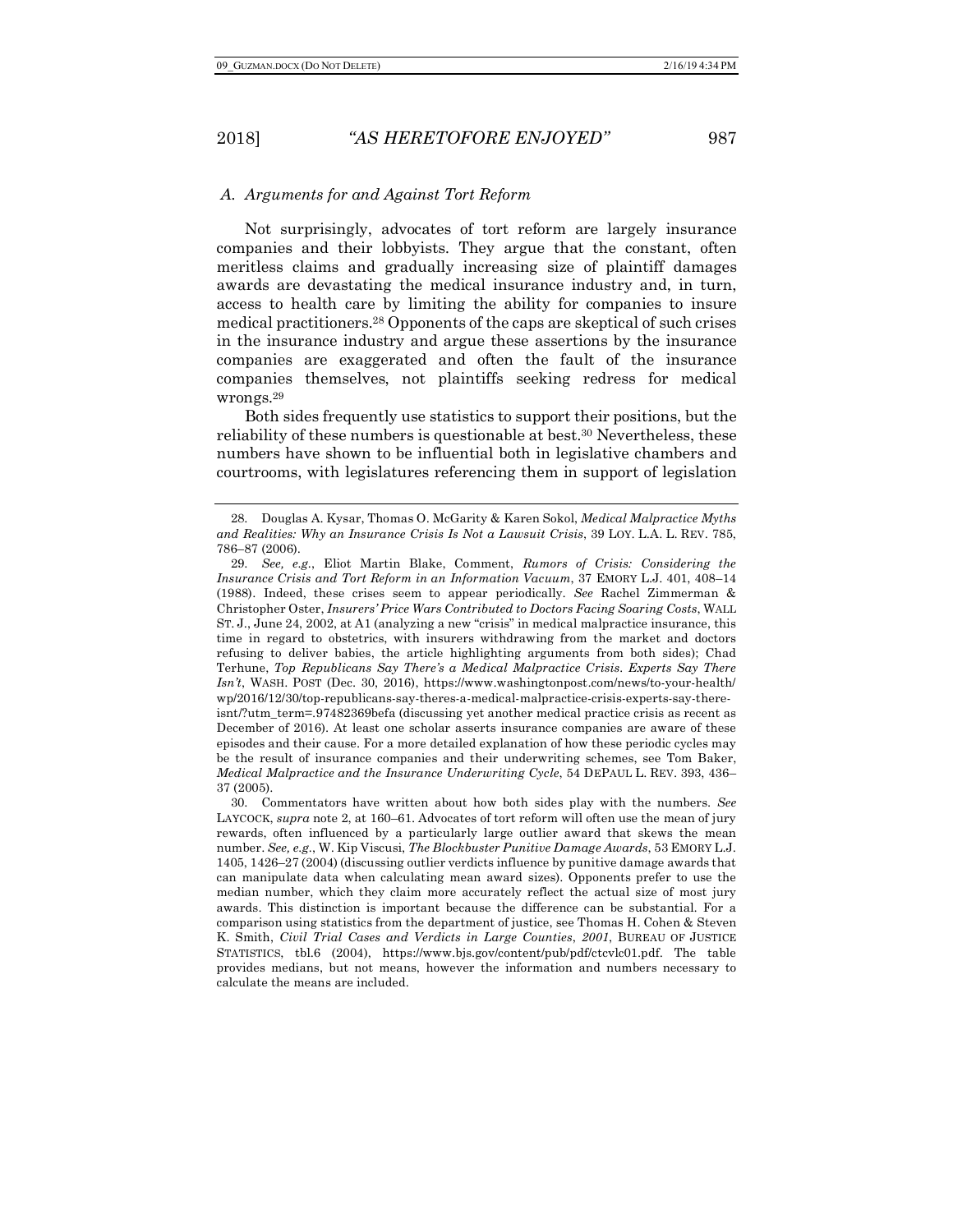capping damages awards and courts citing them when evaluating the validity of such caps.31

### *B. State Legislatures Respond to Tort-Reform Arguments*

Legislatures across the nation responded to these alleged crises in the insurance field, with forty-nine states enacting some form of tort-reform legislation between 1974–1976.32 The majority of tort reform legislation appears concerned with alleviating tort defendants at the remedies stage of litigation, as opposed to the liability stage.33 Some commentators speculate that legislators take this approach because it is easier to implement legislation at the remedy stage than it is to redefine common law liability and things such as duty, negligence, or causation, for example.34

Indeed, noneconomic damages<sup>35</sup> are a particularly easy target for tort reform advocates to attack, emphasizing the difficulty in calculating

32. Allen Redlich, *Ending the Never-Ending Medical Malpractice Crisis*, 38 ME. L. REV. 283, 316 (1986).

Some courts have used the numbers and other evidence in support of legislatively imposed damages caps and found them too unreliable or unconvincing to uphold them on rational basis grounds when subject to equal protection attack. *See, e.g.*, Ferdon *ex rel.* Petrucelli v. Wis. Patients Comp. Fund, 2005 WI 125, ¶¶ 104–05, 284 Wis. 2d 573, 701 N.W.2d 440, 466–67 (Wis. 2005) (collecting cases and striking down a cap on noneconomic damages in personal injury claims under a rational basis analysis); *cf.* Verba v. Ghaphery, 552 S.E.2d 406, 410–11 (W. Va. 2001) ("[T]he parties as well as *amici* presented copious statistics to this Court to either defend or refute the legislature's findings in support of the medical malpractice cap, [but our] inquiry is whether the legislature reasonably could conceive to be true the facts on which the challenged statute was based."). Interestingly, both cases involved statutes that had been in place for at least ten years, which was an additional factor considered by the court in *Ferdon*, which essentially said that even if an insurance crisis had in fact taken place it did not mean that there is an insurance crisis in perpetuity to necessitate the statute and limit the recovery of plaintiffs. *Ferdon*, 2005 WI 125, ¶¶ 111, 116, 701 N.W.2d at 468.

<sup>33.</sup> State legislatures have passed several types of statutes in response to the tort reform debate, including those addressing: ad damnum clauses, alternative dispute resolution, limiting or abolishing the collateral source rule, comparative negligence, contingent fees, caps on damages, limiting recovery for noneconomic damages, limiting or abolishing punitive damages, providing judgments be paid over the life of the victim, limiting or abolishing joint and several liability, allowing for defendants to recover attorneys' fees from plaintiffs who file frivolous claims or even unsuccessful claims, limiting governmental liability, and allowing for periodic payments by defendants. *See* Sanders & Joyce, *supra* note 25, at 220–22; LAYCOCK, *supra* note 2, at 159.

<sup>34.</sup> LAYCOCK, *supra* note 2, at 159.

<sup>35.</sup> Douglas Laycock makes the claim that the use of the term "noneconomic" is itself a ploy by defendants, crediting them with coining the phrase. *See id.* at 159. Laycock points out that "noneconomic" is not an economic term because economists attach economic significance to anything that is valued by humans. *Id.*; *see also* Christine Piette Durrance,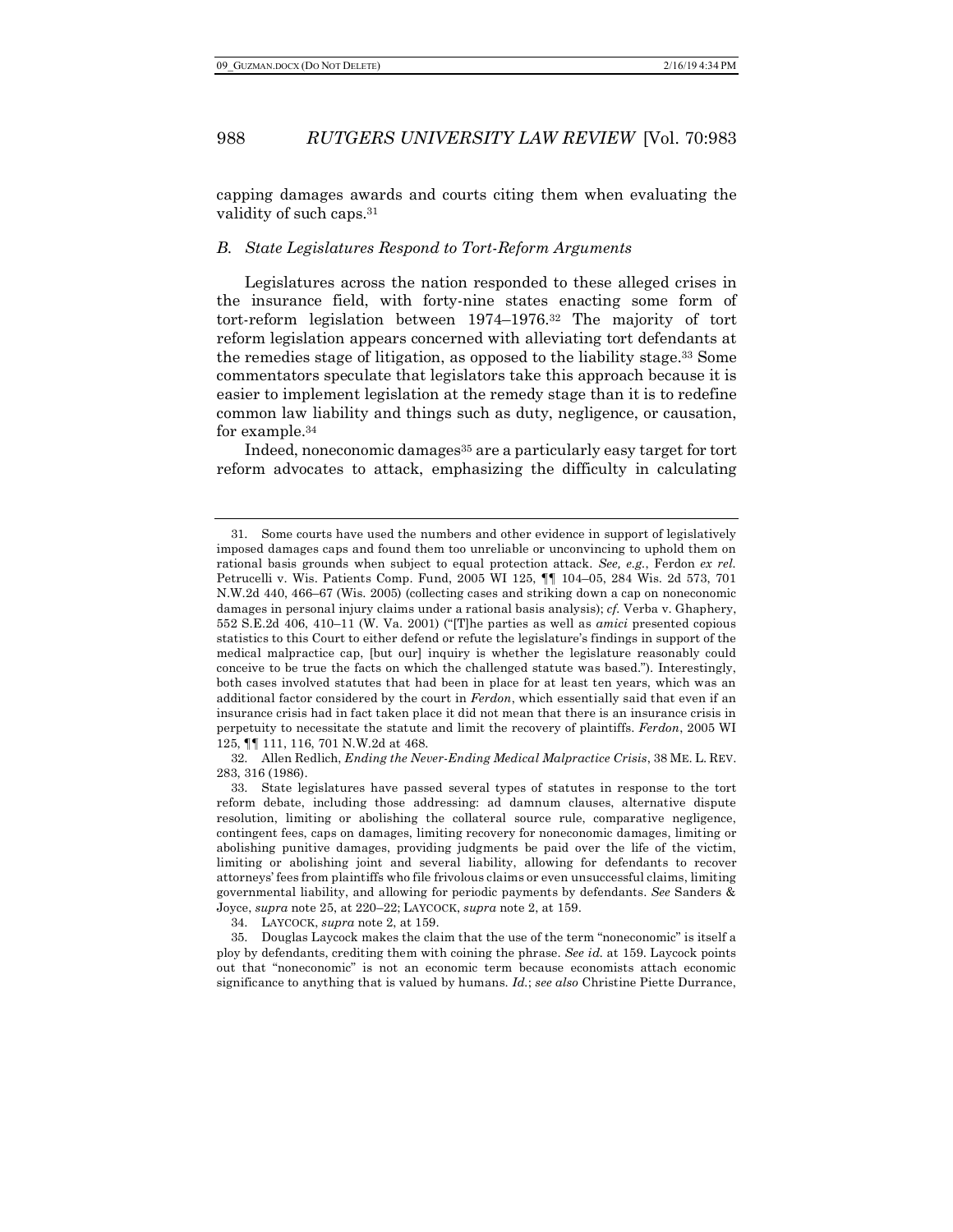things like "pain and suffering" and arguing that such emotions tend to erode over time.36 Moreover, capping noneconomic damages also serves the purpose of limiting the amount of potential recovery a plaintiff may receive, which in turn serves the tort reform movement by deterring claims—practitioners will be more hesitant to take cases that will incur significant litigation costs if the potential recovery is limited.<sup>37</sup>

### *C. Plaintiffs' Attacks on Tort-Reform Legislation*

As of 2016, thirty-three states deploy some sort of cap on damages recoverable in medical malpractice lawsuits, with twenty-four explicitly capping noneconomic damages.38 Of these, at least ten states have upheld their statutes against constitutional attack.39 Conversely, noneconomic

37. Durrance, *supra* note 35, at 570.

38. *Medical Malpractice Damages Caps*, MEDICAL MALPRACTICE CENTER, http:// www.malpracticecenter.com/legal/damage-caps (last visited May 25, 2018).

39. *See* Franklin v. Mazda Motor Corp., 704 F. Supp. 1325, 1326, 1335–36 (D. Md. 1989) (upholding an answer to certified question Maryland statute limiting recovery of noneconomic damages in personal injury actions to \$350,000 because it neither violated plaintiffs right to jury trial under state and federal constitutions, nor the doctrine of separation of powers); L.D.G., Inc. v. Brown, 211 P.3d 1110, 1131 (Alaska 2009) (holding noneconomic damages was not unconstitutional on its face as a denial of the right to trial by jury in wrongful death case); Evangelatos v. Sjuperior Court, 753 P.2d 585, 587 (Cal. 1988) (upholding cap on noneconomic pain and suffering damages in tort cases under California and federal equal protection); Garhart *ex rel.* Tinsman v. Columbia/Healthone L.L.C., 95 P.3d 571, 575–76 (Colo. 2004) (en banc) (upholding statutory caps in medical malpractice actions against various state constitutional challenges, including the right to a trial by jury, separation of powers, and equal protection); Kirkland v. Blaine Cty. Med. Ctr., 4 P.3d 1115, 1117, 1122 (Idaho 2000) (holding that statutory cap on noneconomic damages in all actions for personal injury, including death did not violate the right to jury trial guaranteed by Idaho Constitution and did not constitute impermissible special legislation nor violate the separation of powers doctrine); Miller v. Johnson, 289 P.3d 1098, 1105 (Kan. 2012) (upholding statutory noneconomic damages cap as constitutional under equal protection guarantees and separation of powers doctrine of state constitution); Butler v. Flint Goodrich Hosp. of Dillard Univ., 607 So. 2d 517, 518, 521 (La. 1992) (upholding constitutionality of state \$500,000 cap on general damages in a medical malpractice suit against multiple defendants against equal protection and open courts challenges); Arbino

*Noneconomic Damage Caps and Medical Malpractice Claim Frequency: A Policy Endogeneity Approach*, 26 J.L. ECON. & ORG. 569, 570 n.3 (2009).

<sup>36.</sup> For further discussion regarding the difficulty in calculating noneconomic damages to provide adequate compensation to a plaintiff that also does not overly punish a defendant, see John Bronsten, Christopher Buccafuso & Jonathan S. Masur, *Hedonic Adaptation and the Settlement of Civil Lawsuits*, 108 COLUM. L. REV. 1516, 1516 (2008) (examining the "burgeoning psychological literature on happiness and hedonic adaptation ([i.e.,] a person's capacity to preserve or recapture her level of happiness by adjusting to changed circumstances)."); *cf.* Rick Swedloff & Peter H. Huang, *Tort Damages and the New Science of Happiness*, 85 IND. L.J. 553, 556, 558 (2010) (responding to arguments by "legal hedonists" and concluding that their research is not reliable enough for policies to be based upon).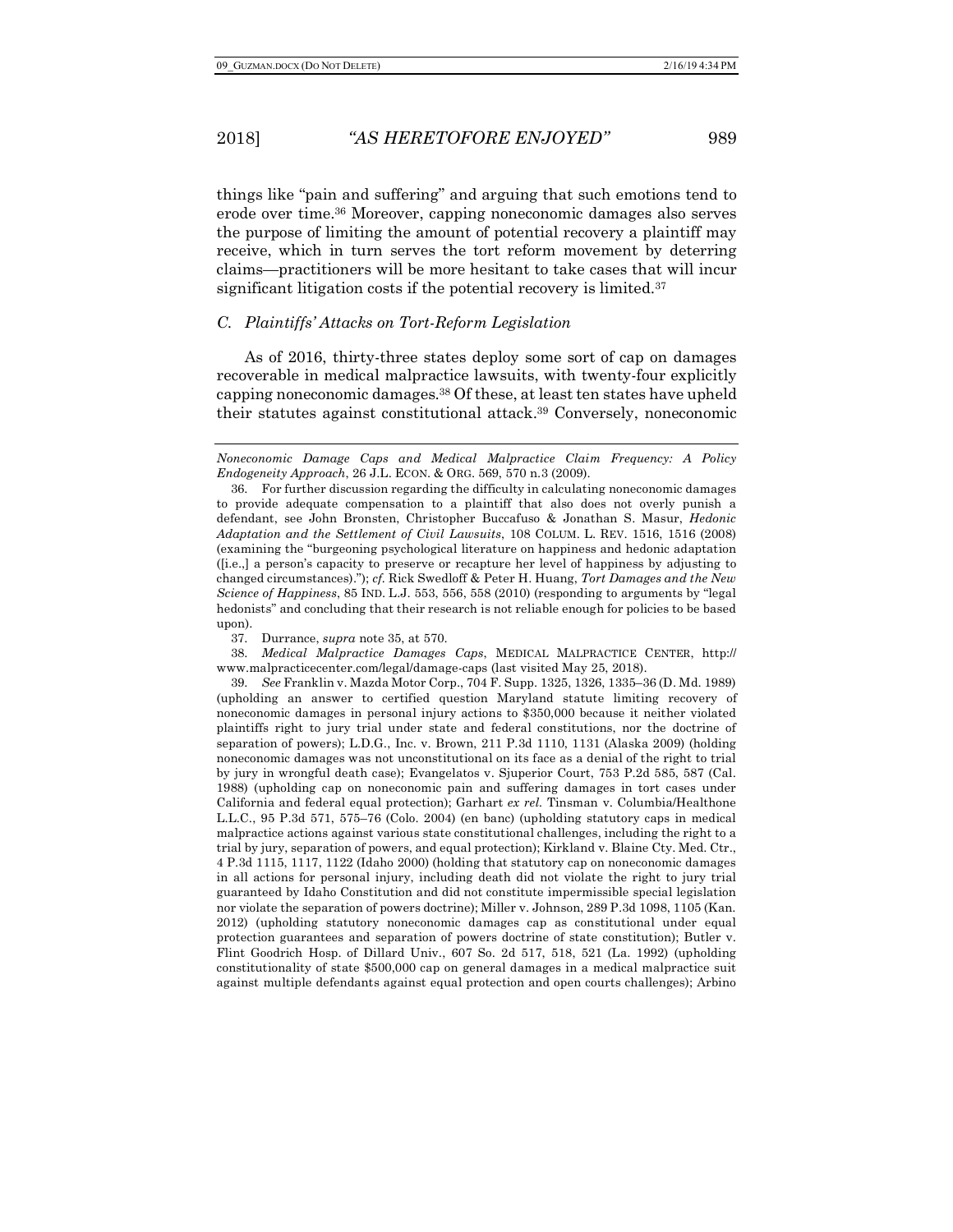damages caps have been overturned or struck down on constitutional grounds in six states.40 Interestingly, five states—Arizona, Arkansas, Kentucky, Pennsylvania, and Wyoming—do not have to worry about the constitutionality of noneconomic damages caps, as the limiting of jury awards is expressly prohibited in their state constitutions.41

Opponents of damages caps tend to attack them on six constitutional grounds: (1) equal rights and opportunities, $42$  (2) access to courts, (3) right to a jury trial, (4) due process, (5) single subject or ban on special legislation rule, and (6) separation of powers.43 Plaintiffs have had mixed results attacking damages caps on these grounds, but it appears

43. 1 JENNIFER FRIESEN, STATE CONSTITUTIONAL LAW: LITIGATING INDIVIDUAL RIGHTS, CLAIMS, AND DEFENSES § 6.03[4][a], at 6-17 to 6-20 (4th ed. 2006).

v. Johnson & Johnson, 116 Ohio St. 3d 468, 2007-Ohio-6948, 880 N.E.2d 420, 432, at ¶¶ 42, 72, 114 (upholding noneconomic damages cap against state constitution right to jury trial and equal protection attacks); Judd v. Drezga, 2004 UT 91, ¶¶ 10, 19, 31, 32, 36, 103 P.3d 135, 139, 141, 144–45 (upholding statute limiting damages recoverable in medical malpractice actions as constitutional under state constitution's open courts/remedy clause, uniform operation of laws provision, due process clause, right to a jury trial, and separation of powers doctrine); Etheridge v. Med. Ctr. Hosps., 376 S.E.2d 525, 531 (Va. 1989) (upholding noneconomic damages cap against right to jury trial state constitutional provision attack).

<sup>40.</sup> *See* Moore v. Mobile Infirmary Ass'n, 592 So. 2d 156, 170–71 (Ala. 1991) (jury trial and equal protection); Atlanta Oculoplastic Surgery, P.C. v. Nestlehutt, 691 S.E.2d 218, 220 (Ga. 2010) (jury trial); Lebron v. Gottlieb Mem'l Hosp., 930 N.E.2d 895, 908, 914 (Ill. 2010) (striking down cap on noneconomic damages as violation of separation of powers because cap interfered with judiciary's responsibility for remitting excessive jury verdicts); Watts v. Lester E. Cox Med. Ctrs., 376 S.W.3d 633, 636 (Mo. 2012) (en banc) (jury trial); Brannigan v. Usitalo, 587 A.2d 1232, 1233 (N.H. 1991) (equal protection); Sofie v. Fibreboard Corp., 771 P.2d 711, 712–13, 728 (Wash. 1989) (en banc) (jury trial).

<sup>41.</sup> ARIZ. CONST. art. II, § 31 ("No law shall be enacted in this state limiting the amount of damages to be recovered for causing the death or injury of any person."); ARK. CONST. art. V, § 32 ("[N]o law shall be enacted limiting the amount to be recovered for injuries resulting in death or for injuries to persons . . . ."); KY. CONST. § 54 ("The General Assembly shall have no power to limit the amount to be recovered for injuries resulting in death, or for injuries to person or property."); PA. CONST. art. III, § 18 ("[I]n no other cases shall the General Assembly limit the amount to be recovered for injuries resulting in death, or for injuries to persons  $\dots$ "); WYO. CONST. art. X, § 4 ("No law shall be enacted limiting the amount of damages to be recovered for causing the injury or death of any person."); *see also* Robert F. Williams, *Foreword*: *Tort Reform and State Constitutional Law*, 32 RUTGERS L.J. 897, 898–99 (2001).

<sup>42.</sup> While many states do not have express "equal protection" provisions, such protection is nonetheless extended to citizens through other or similarly-worded provisions. For example, the Missouri Constitution's "equal protection" provision states that "that all persons are created equal and are entitled to equal rights and opportunity under the law . . . ." MO. CONST. art. I, § 2. According to one state constitutional law expert, only fifteen states have equal protection clauses in their constitutions. JEFFREY M. SHAMAN, EQUALITY AND LIBERTY IN THE GOLDEN AGE OF STATE CONSTITUTIONAL LAW 41 (2008).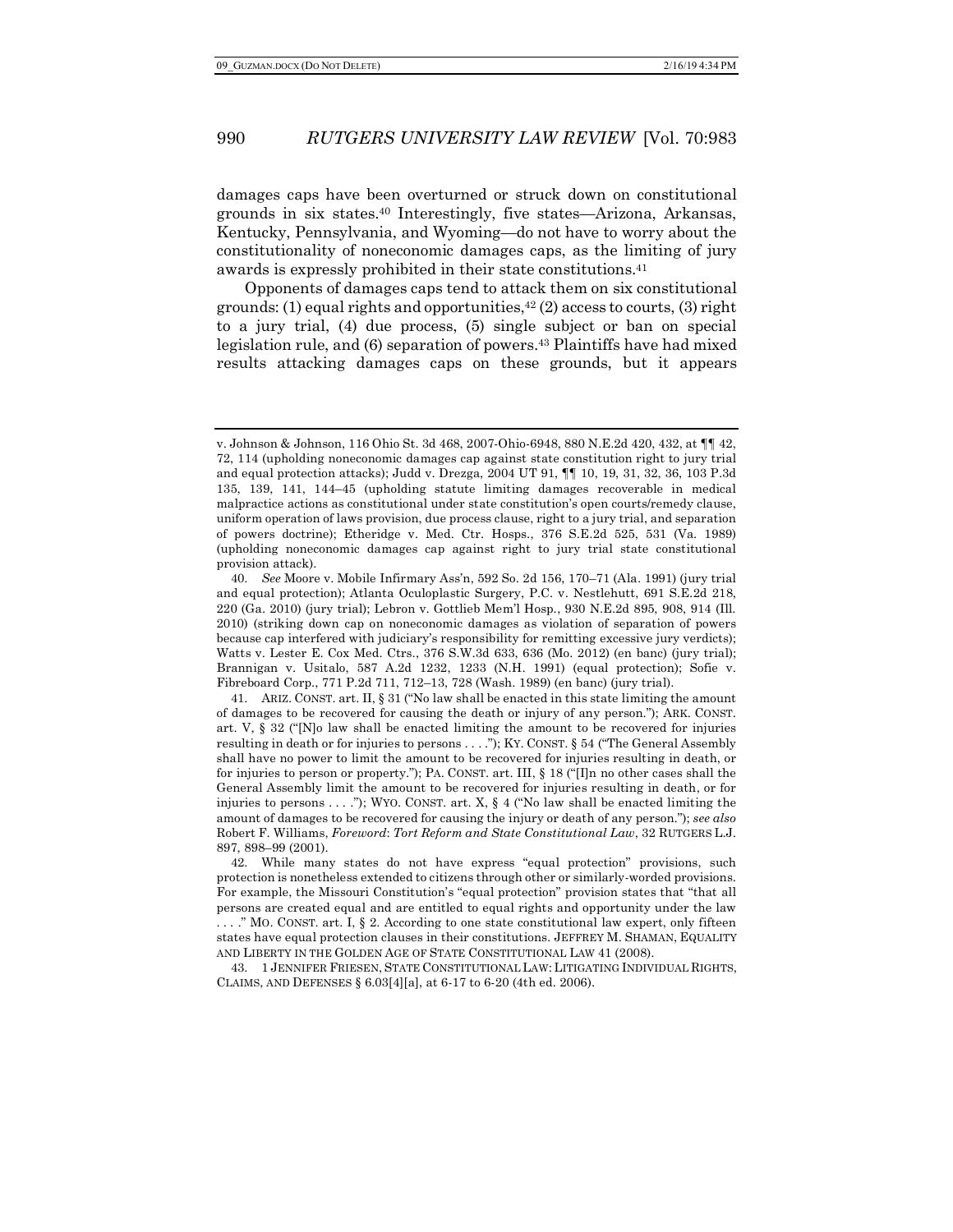plaintiffs tend to have the most success challenging damages cap statutes under the access to courts and right to a jury trial provisions.44

### *D. How Wrongful Death Plaintiffs Differ in Their Challenges*

Wrongful death plaintiffs challenging statutes face an additional hurdle that their personal injury counterparts do not. It is widely recognized that wrongful death was not a cause of action at common law, providing an avenue for courts to uphold the constitutionality of noneconomic damages caps on awards in wrongful death actions.45 At common law, the death of a person did not create a right to bring a civil action for damages on behalf of anyone.46 Thus, it was "cheaper for the defendant to kill the plaintiff than to injure him."47 The common law rule left the greatest injury one person could inflict on another—death—without civil redress. This anachronism is one states and legislatures would begin to remedy in the nineteenth century, including Missouri.48

As a result of this distinction, wrongful death claims—as with any claims based on causes of action that were not available at common law—are generally subject to more limitations. Among such limitations are caps on damages. The reasoning behind this is that statutorilycreated causes of action are creatures of the legislature; as the legislature has the authority to create a cause of action, it follows that they also possess the authority to limit it.49

However, the widespread belief that there was no civil redress for wrongful death at common law rests on shaky ground. Commentators have pointed out that courts and jurists claiming that the common law denied recovery for the death of an individual killed by negligence rely on dicta in an English decision, which itself offers no support for its proposition that "[i]n a civil Court, the death of a human being could not be complained of as an injury."50 Thus, the distinction upon which courts

50. Baker v. Bolton [1808] 170 Eng. Rep. 1033 (EWHC KB), http://www.bailii.org/ew/ cases/EWHC/KB/1808/J92.html. In Baker, a husband sued when a stagecoach overturned

<sup>44.</sup> *See id.* (surveying case law regarding attacks on statutorily imposed damages caps).

<sup>45.</sup> 12 AM. JUR. TRIALS 317, § 2 (1966).

<sup>46.</sup> *Id.*

<sup>47.</sup> W. PAGE KEETON ET AL., PROSSER AND KEETON ON THE LAW OF TORTS § 127, at 945 (5th ed. 1984). Keeton goes on to add, quite accurately, that such a rule resulted in "the most grievous of all injuries [leaving] the bereaved family of the victim, who frequently were destitute, without a remedy." *Id.*

<sup>48.</sup> *See* 12 AM. JUR. TRIALS, *supra* note 45. For a detailed discussion of the wrongful death cause of action and its origins, see Wex S. Malone, *The Genesis of Wrongful Death*, 17 STAN. L. REV. 1043 (1965).

<sup>49.</sup> Sanders v. Ahmed, 364 S.W.3d 195, 205 (Mo. 2012) (en banc).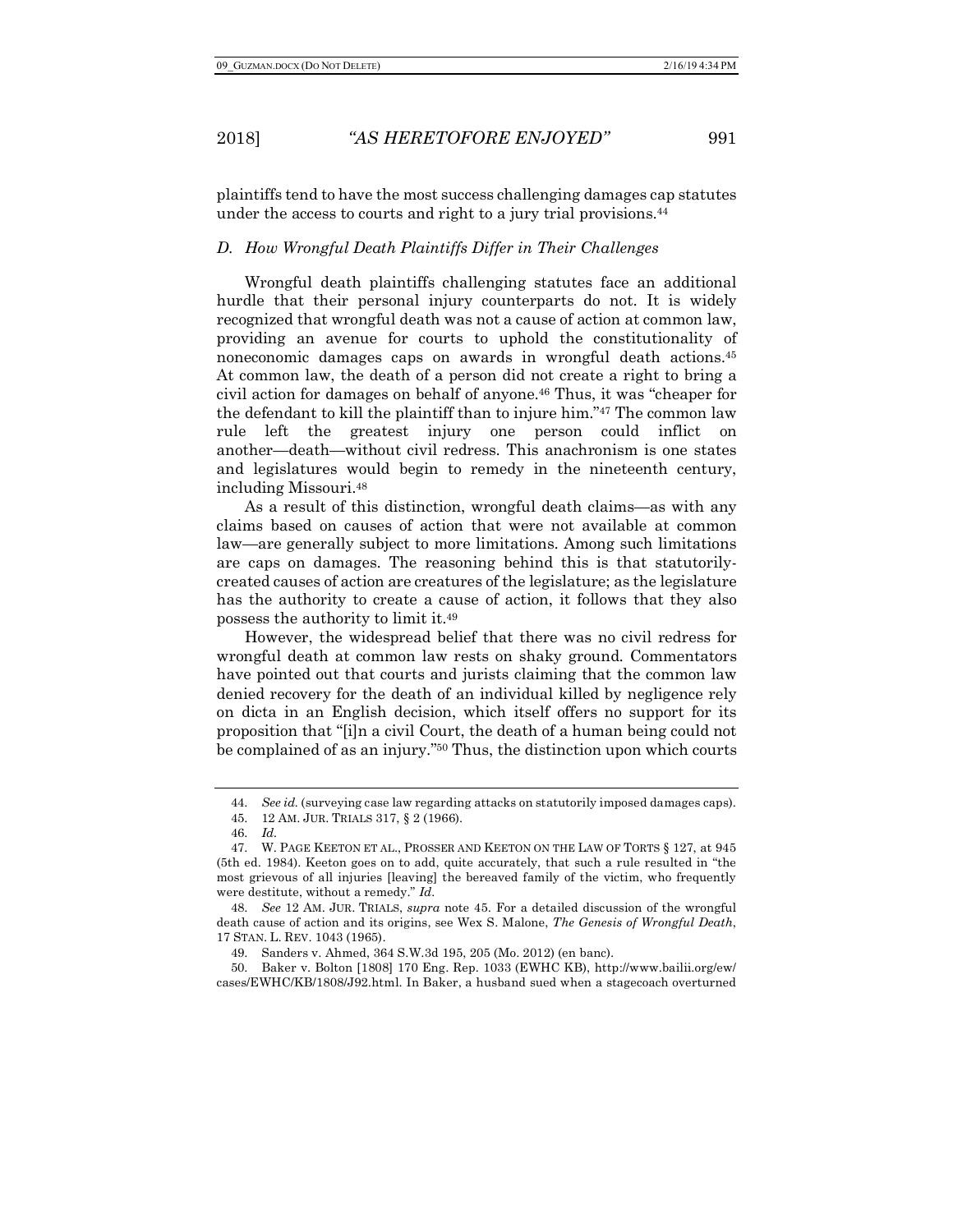have perennially relied and regurgitated to differentiate wrongful death claims from other actions available at common law may be unfounded.

Moreover, while the question of whether a wrongful death claimant is entitled to civil redress may no longer be an issue after its codification, the question remains as to whether such redress can be limited by statute. This distinction has been highlighted in Missouri when caps are attacked under right to jury trial provisions.51 This is because the jury trial right is ordinarily treated as "historically tied," and therefore states like Missouri with right to jury trial provisions in their constitutions have typically applied this right to causes of action available at common law or in existence at the time of the constitution's ratification.52 In lieu of the widespread—and perhaps erroneous—belief that wrongful death causes of action were unavailable at common law, constitutional guarantees and protections such as the right to a jury trial do not extend to these claims and can therefore be limited by the legislature that "created" the cause of action in the first place. It is on these grounds that we now turn to the Missouri Supreme Court's interpretation of this question.

### IV. EVOLUTION OF MISSOURI'S NONECONOMIC DAMAGES CAP **JURISPRUDENCE**

Missouri joined the medical malpractice damages cap party in 1986, when the Missouri legislature enacted Senate Bill 663, creating Missouri's medical malpractice statute.53 Senate Bill 663 was the Missouri legislature's response to the "insurance 'crises'" that swept the

and caused the death of his wife. Lord Ellenborough, who issued the decision, allowed recovery for loss of society and grief suffered by the plaintiff, but only from the time of the accident to the time of death. This was before issuing his statement that became the basis for the American rule that there was no recovery for wrongful death in the absence of a statute. STUART M. SPEISER & JAMES E. ROOKS, JR., RECOVERY FOR WRONGFUL DEATH § 1:2 (4th ed. 2008).

<sup>51.</sup> *See, e.g.*, Watts v. Lester E. Cox Med. Ctrs., 376 S.W.3d 633, 637–46 (Mo. 2012) (en banc) (delving into historical analysis and interpretation of Missouri's right to jury trial constitutional provision to determine if a cap on noneconomic damages in medical malpractice personal injury case was constitutional).

<sup>52.</sup> *Id.* at 638; FRIESEN, *supra* note 43, at 6-26 to 6-27. *Compare* Greist v. Phillips, 906 P.2d 789, 797–800 (Or. 1995) (en banc) (statutory caps of \$500,000 in noneconomic damages did not implicate right to jury trial because wrongful death action did not exist at common law), *with* Lakin v. Senco Prods., Inc., 987 P.2d 463, 475 (Or. 1999) (civil cases in which the right to jury trial was established in 1857, and like actions, cannot be made subject to such caps).

<sup>53.</sup> S.B. 663, 83d Gen. Assemb., 2d Reg. Sess. (Mo. 1986). Chapter 538 of Missouri's Revised Code, titled "Tort Actions Based on Improper Health Care," codified the medical malpractice law passed by the Missouri General Assembly in 1986.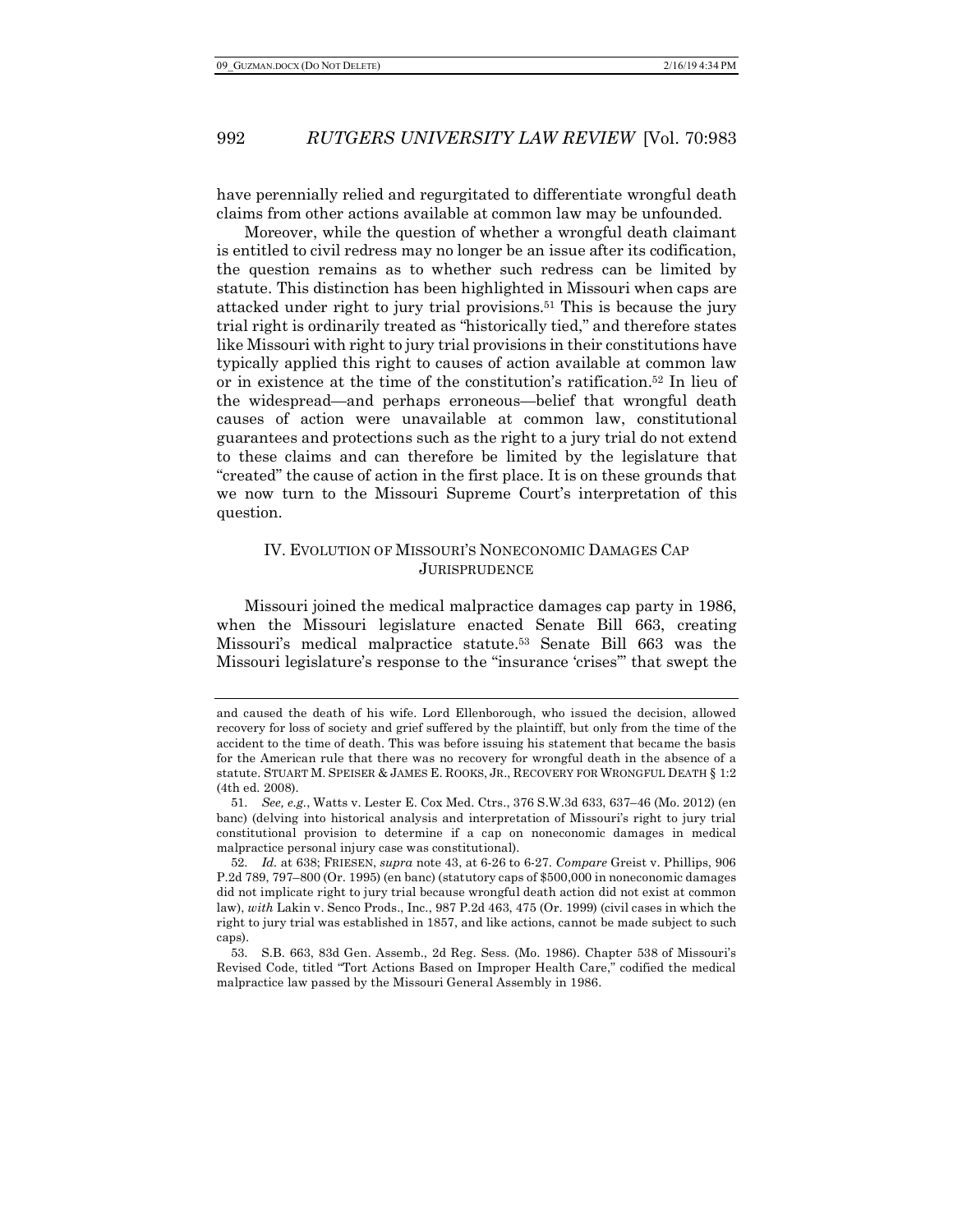nation during the 1970s and 1980s.54 Chapter 538 included several provisions to regulate "tort actions based on improper health care," including section 538.210. The noneconomic damages cap first came under attack in 1992, in *Adams v. Children's Mercy Hospital*, where the parents of a child who had suffered severe brain injuries due to medical negligence had their \$13 million noneconomic damages jury award reduced to \$430,000, per the section 538.210 cap.55

The plaintiffs in *Adams* attacked section 538.210 on various constitutional grounds, but the court upheld the statute against all, including, relative to this discussion, equal protection and right to a jury trial attacks.56 The *Adams* court reasoned that a jury's main task is fact-finding, and once the jury has determined liability and damages, its task is complete.57 The court then applied the law to the facts at hand and found the permissible remedy was a matter of law, not fact, and therefore outside the purview of the jury.58 The court reasoned that because the application of the cap occurred only after the jury had completed its fact-finding task, the cap did not infringe on the right to a jury trial.59

As the right to a jury trial was not infringed, the court found that no fundamental right was affected, and thus rational basis was the appropriate test to determine if the cap violated the equal protection clause.60 Applying a rational basis test, the court found that the state had a legitimate interest in preventing any sort of insurance or health care crisis that may be detrimental to the state or its citizens, and that the legislature could rationally believe the section 538.210 cap would alleviate this concern.61 As the cap was rationally related to the legislature's goal, the court held the cap did not violate equal protection.<sup>62</sup>

*Adams* would be the law in Missouri for over two decades before being overturned in *Watts v. Lester E. Cox Medical Centers*.63 However, to fully

<sup>54.</sup> *See supra* Part III; Daniel James Sheffner, *Fatal Medical Negligence and Missouri's Perverse Incentive*, 7 ST. LOUIS U. J. HEALTH L. & POL'Y 147, 152–53 (2013) [hereinafter *Medical Negligence*] (quoting Klotz v. St. Anthony's Med. Ctr., 311 S.W.3d 752, 773 (Mo. 2010) (en banc) (Wolff J., concurring) (per curiam)).

<sup>55.</sup> 832 S.W.2d 898, 900–02, 904 (Mo. 1992) (en banc). The 1986 cap had a clause adjusting for inflation and at the time of the *Adams* trials the cap had risen to \$430,000. *Id.* at 900 n.1, 902 n.4.

<sup>56.</sup> *Id.* at 901, 908.

<sup>57.</sup> *Id.* at 907.

<sup>58.</sup> *Id.*

<sup>59.</sup> *Id.*

<sup>60.</sup> *Id.* at 903.

<sup>61.</sup> *Id.* at 904–05.

<sup>62.</sup> *Id.* at 905.

<sup>63.</sup> 376 S.W.3d 633, 636 (Mo. 2012) (en banc).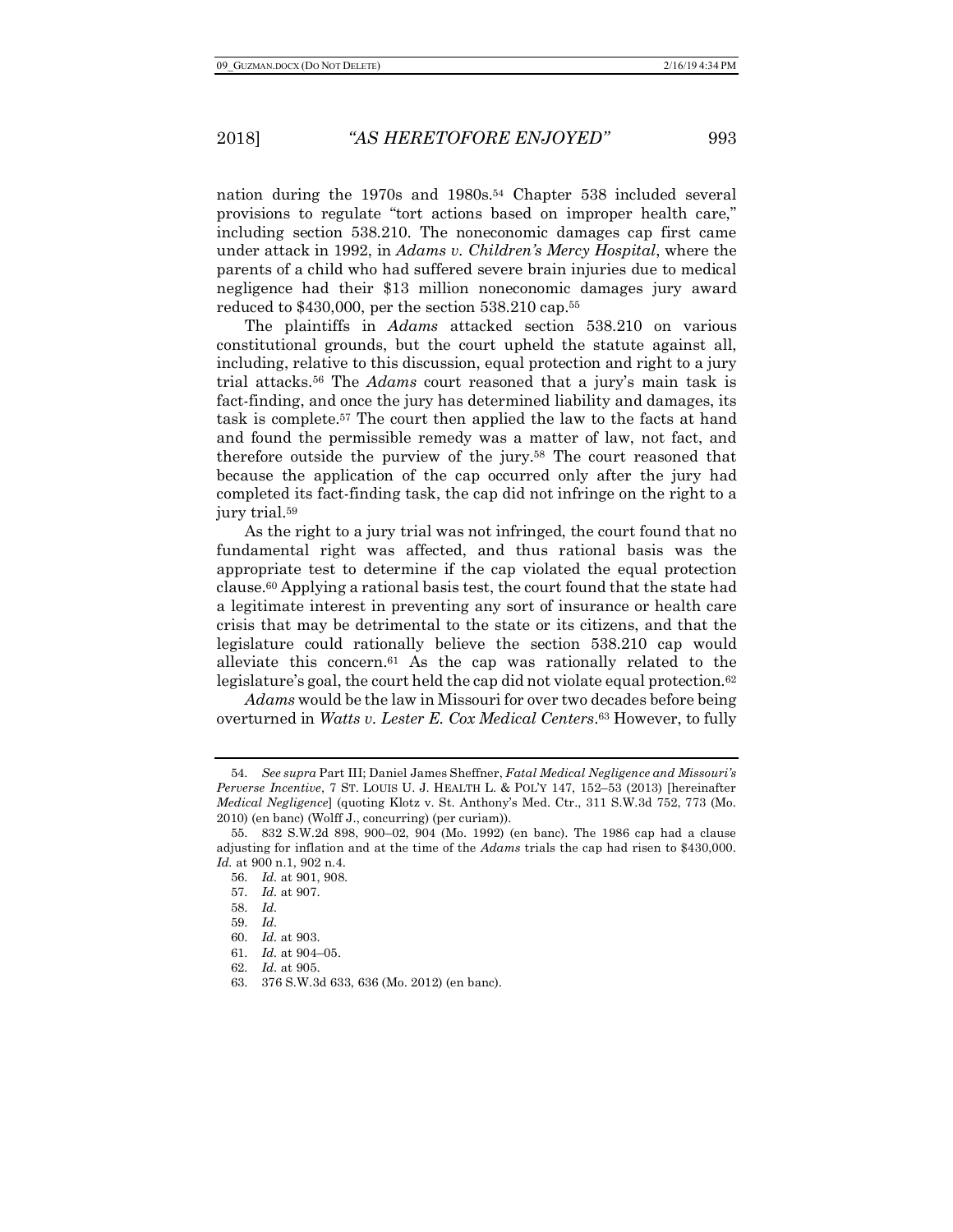understand the reasoning used by the *Watts* court to overrule *Adams* and declare noneconomic damages caps in personal injury cases unconstitutional—and how it factored into the analysis in *Dodson*—we must first look at two other cases: *State ex rel. Diehl v. O'Malley*<sup>64</sup> and *Sanders v. Ahmed*.65

### *A. State ex rel. Diehl v. O'Malley*

*Diehl* involved the question of whether a plaintiff in an employment discrimination claim was entitled to the right to a trial by jury.66 There, a former employee sued her employer for damages under the Missouri Human Rights Act ("MHRA"). Importantly, the plaintiff filed a lawsuit for damages—not equity—along with a motion for a jury trial.67 The trial judge who overruled the motion argued that Missouri's right to a jury trial applied only to specific claims that were recognized by law in 1820, not actions that came into existence thereafter, such as plaintiff's employment discrimination claim.68

The Missouri Supreme Court delved into a historical analysis of the issue in reversing the trial court and finding the plaintiff was entitled to a jury trial in her employment discrimination cause of action.69 The court made a distinction between suits in equity and administrative proceedings, which were not entitled to a jury trial, and "civil action[s]" for damages, in which the right to a jury trial should "remain inviolate."70 The court made the distinction based on the fact that Missouri had guaranteed a jury trial for any civil action of "the value of one hundred dollars" more than ten years before the adoption of the common law in 1816.71 The proper question in determining if the jury trial guarantee applied then, according to the court, was whether the action brought was an action at law, to which the jury trial guarantee typically applied, or an action in equity, to which it did not.72 In other words, the right to a jury trial was one "generally applicable . . . where the relief sought is the traditional common-law remedy of damages," with equitable cases being the exception to the rule.73

<sup>64.</sup> 95 S.W.3d 82 (Mo. 2003) (en banc).

<sup>65.</sup> 364 S.W.3d 195 (Mo. 2012) (en banc).

<sup>66.</sup> *Diehl*, 95 S.W.3d at 84.

<sup>67.</sup> *Id.* The plaintiff sued her employer for damages under the MHRA prohibiting discrimination on the basis of age and sex. *Id.*

<sup>68.</sup> *Id.* at 85.

<sup>69.</sup> *Id.* at 85–89, 92.

<sup>70.</sup> *Id.*

<sup>71.</sup> *Id.* (quoting Mo. Terr. Laws 58, § 13 (1804)).

<sup>72.</sup> *Id.* at 86.

<sup>73.</sup> *Id.*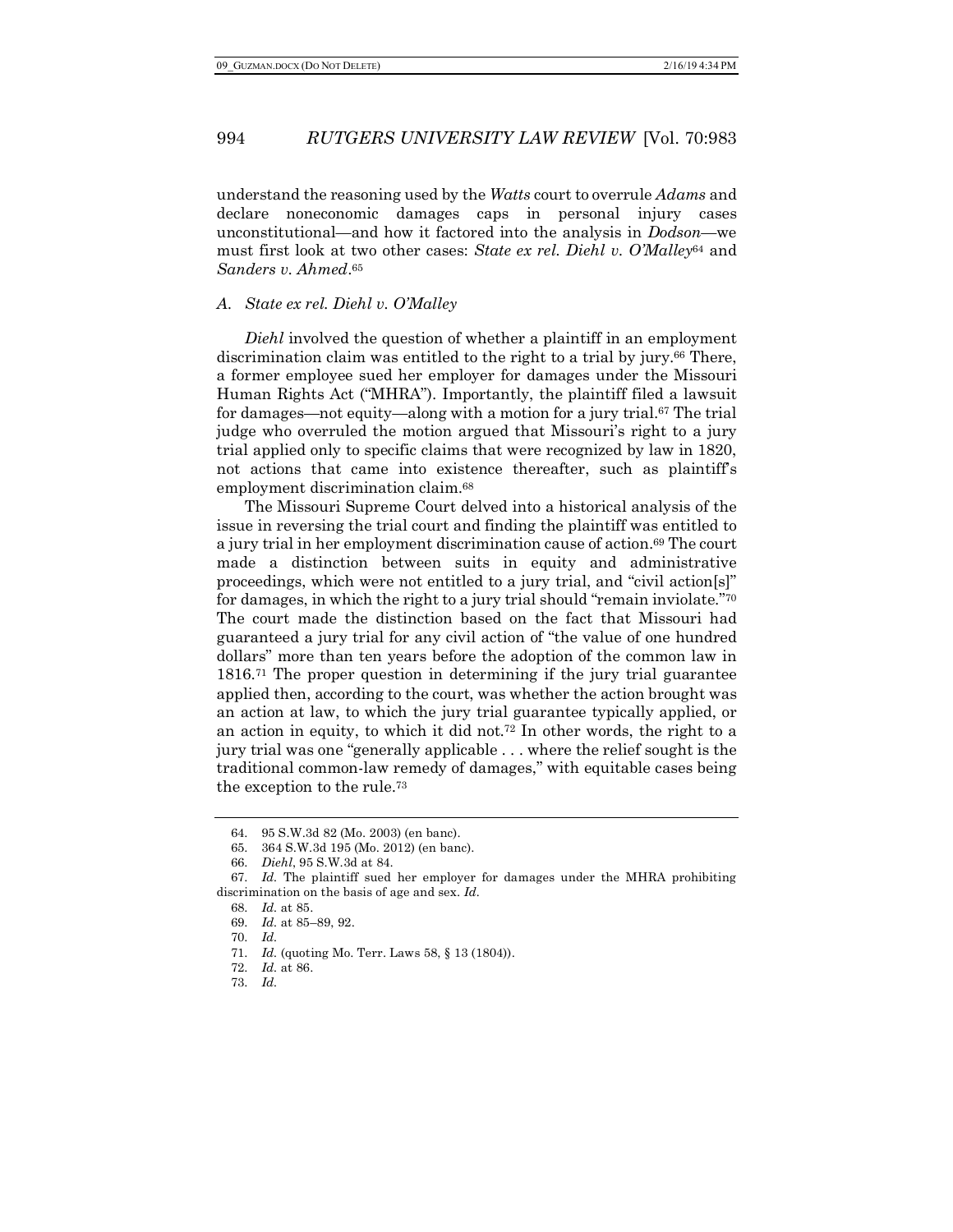The court went further in its analysis, finding that actions brought pursuant to a statute, even those enacted after the adoption of the constitution in 1820, were not per se excluded from a jury trial.74 The proper determination, according to Missouri Supreme Court precedent, was whether a cause of action "is analogous to an action at common law, or whether it [is] in the nature of a suit in equity."75 The court applied this reasoning to the actions for damages based on the employment discrimination at issue, finding the cause of action "analogous to those kinds of actions triable by juries at the time of the Constitution of 1820."76 Thus, the plaintiff's statutorily-based claims were "conceptually indistinguishable" from other actions for damages that traditionally carried the right to a jury trial, because they sought "redress for wrongs to a person."77

### *B. Sanders v. Ahmed*

*Sanders* involved a plaintiff who succeeded in a wrongful death action arising from the death of his wife as a result of negligent medical care.78 The ensuing noneconomic damages award was reduced pursuant to section 538.210, leading the plaintiff to challenge the constitutionality of the cap on right to jury trial grounds.79 The court did not reach the plaintiff's argument that *Adams* had incorrectly stated the law in regard to the right to a jury trial as it pertained to common law causes of action, referencing the well-established precedent in Missouri that a claim for wrongful death was statutory and had no common-law antecedent.80

The plaintiff in *Sanders* argued the wrongful death claim was a continuation of the predicate tort of medical negligence that existed at common law.81 The court rejected the argument, citing cases that

<sup>74.</sup> *Id.*

<sup>75.</sup> *Id.* (quoting Bates v. Comstock Realty, 267 S.W. 641, 644 (Mo. 1924)).

<sup>76.</sup> *Id.* at 87.

<sup>77.</sup> *Id.* at 88.

<sup>78.</sup> Sanders v. Ahmed, 364 S.W.3d 195, 201 (Mo. 2012) (en banc).

<sup>79.</sup> *Id.* at 202–03.

<sup>80.</sup> *Id.* at 203.

<sup>81.</sup> *Id.* at 204. *Sanders* also made the argument that the exclusion of the wrongful death claim as a common law cause of action was dicta. *Id.* The court rejected this argument in one sentence by citing to previous Missouri Supreme Court precedent that validated Lord Ellenborough's dictum in Baker v. Bolton [1808] 170 Eng. Rep. 1033 (EWHC KB). *Id.* That case, *Glick v. Ballentine Produce, Inc.*, cited Lord Campbell's Act which included a preamble "which recited that there was then no cause of action at law for death by wrongful act." 396 S.W.2d 609, 614 (Mo. 1965), *overruled on other grounds*, Bennett v. Owens-Corning Fiberglas Corp., 896 S.W.2d 464 (Mo. 1995) (en banc). That Act had been generally accepted and the *Glick* court would not get "into the fruitless task of attempting to upset all the law on this subject, English and American, since 1808." *Id.*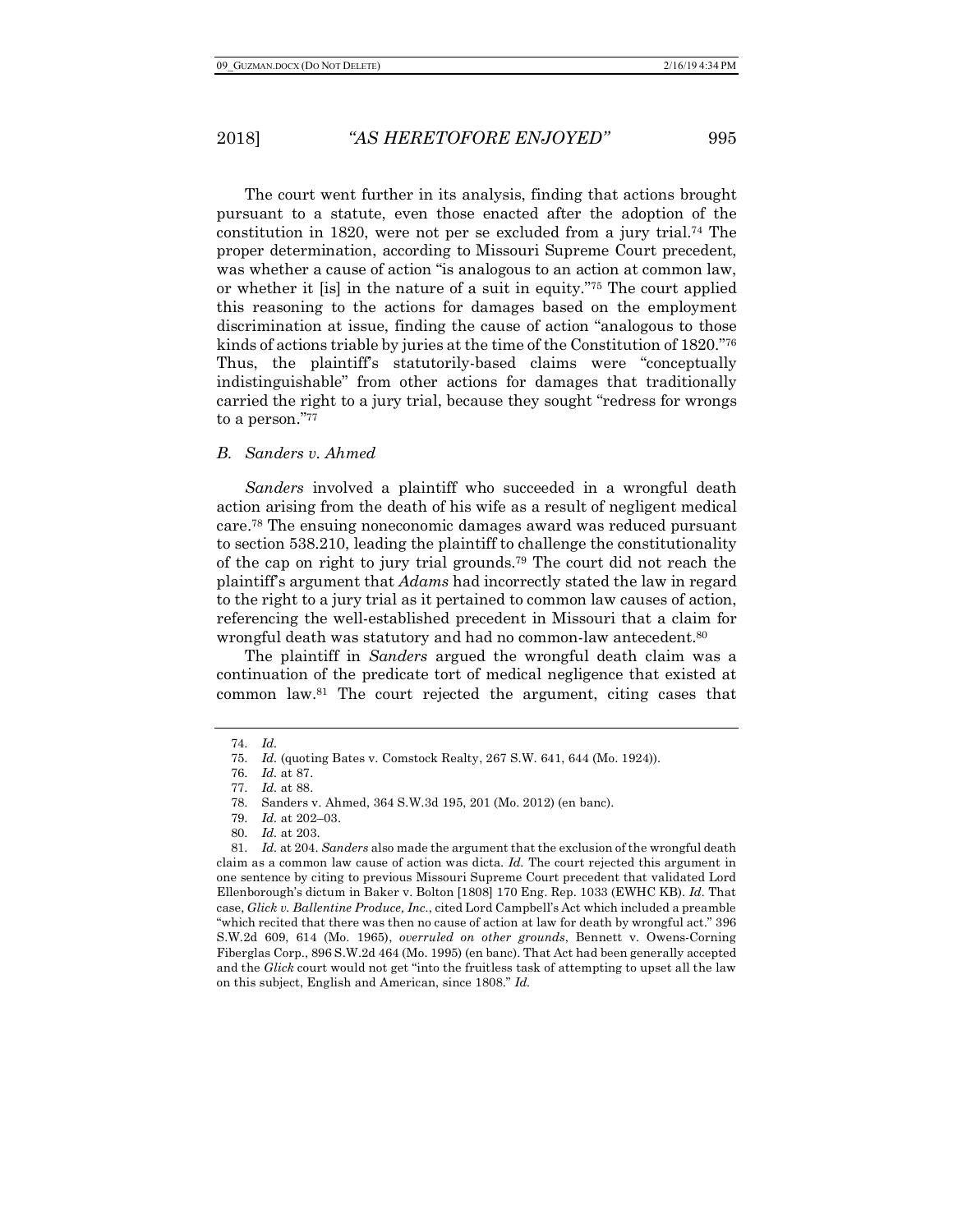distinguished wrongful death as a "new statutory cause of action independent of the predicate tort."82 Thus, as a separate and independent cause of action created by statute, the legislature, as it does with any cause of action it creates, has the power to define and adjust the remedy. Since section 538.210 only placed limits on the remedy of a cause of action the legislature created, it did not violate the right to a jury trial under the Missouri Constitution.83

### *C. Watts v. Lester E. Cox Medical Centers*

The Missouri Supreme Court would go on to overrule *Adams*, only three months after its ruling in *Sanders*, in *Watts v. Lester E. Cox Medical Centers*.84 The court was once again asked to determine if section 538.210 violated the right to a trial, this time in a case involving a plaintiff whose child was "born with disabling brain injuries" due to negligent medical care.85

To determine if the plaintiff's right to a jury trial had been abridged by the legislatively imposed cap that reduced the plaintiff's jury-awarded noneconomic damages, the court broke down the right to a jury trial provision in the Missouri Constitution into two parts: (1) "the right of trial by jury as heretofore enjoyed," and (2) "shall remain inviolate," and analyzed them independently.86 Thus, the first question was whether the plaintiff's cause of action was one available at common law and therefore "heretofore enjoyed" when the constitution was adopted.<sup>87</sup> If so, then the court would move to the next question and ask if that right "remain[ed] inviolate" or if the alleged infirm statute had violated the constitutional right.88

<sup>82.</sup> *Sanders*, 364 S.W.3d at 204.

<sup>83.</sup> *Id.* The *Sanders* court also held the cap did not violate the separation of powers provision of the Missouri Constitution. *Id.* at 205. The court found that the cap did not interfere with either the fact-finder's job of determining the damages nor judges' ability to render a verdict or enter judgment, but only informed these duties. The court cited *Adams* in its proposition that because the remedy available in a statutorily created cause of action is a matter of law, it does not fall within the purview of the jury. In other words, once the jury has determined the facts, their duties as fact-finders have been completed, and the application of the cap is a matter of law, not in conflict with the jury's factual determinations. The court went as far as saying that "to hold otherwise" would be say to the legislature could neither "create nor negate causes of action" or proscribe the measure of damages; it "would be to tell the legislature it could not legislate." *Id.*

<sup>84.</sup> 376 S.W.3d 633, 636 (Mo. 2012) (en banc).

<sup>85.</sup> *Id.* at 635.

<sup>86.</sup> *Id.* at 637–38 (quoting MO. CONST. art. I, § 22(a)).

<sup>87.</sup> *Id.*

<sup>88.</sup> *Id.* at 638.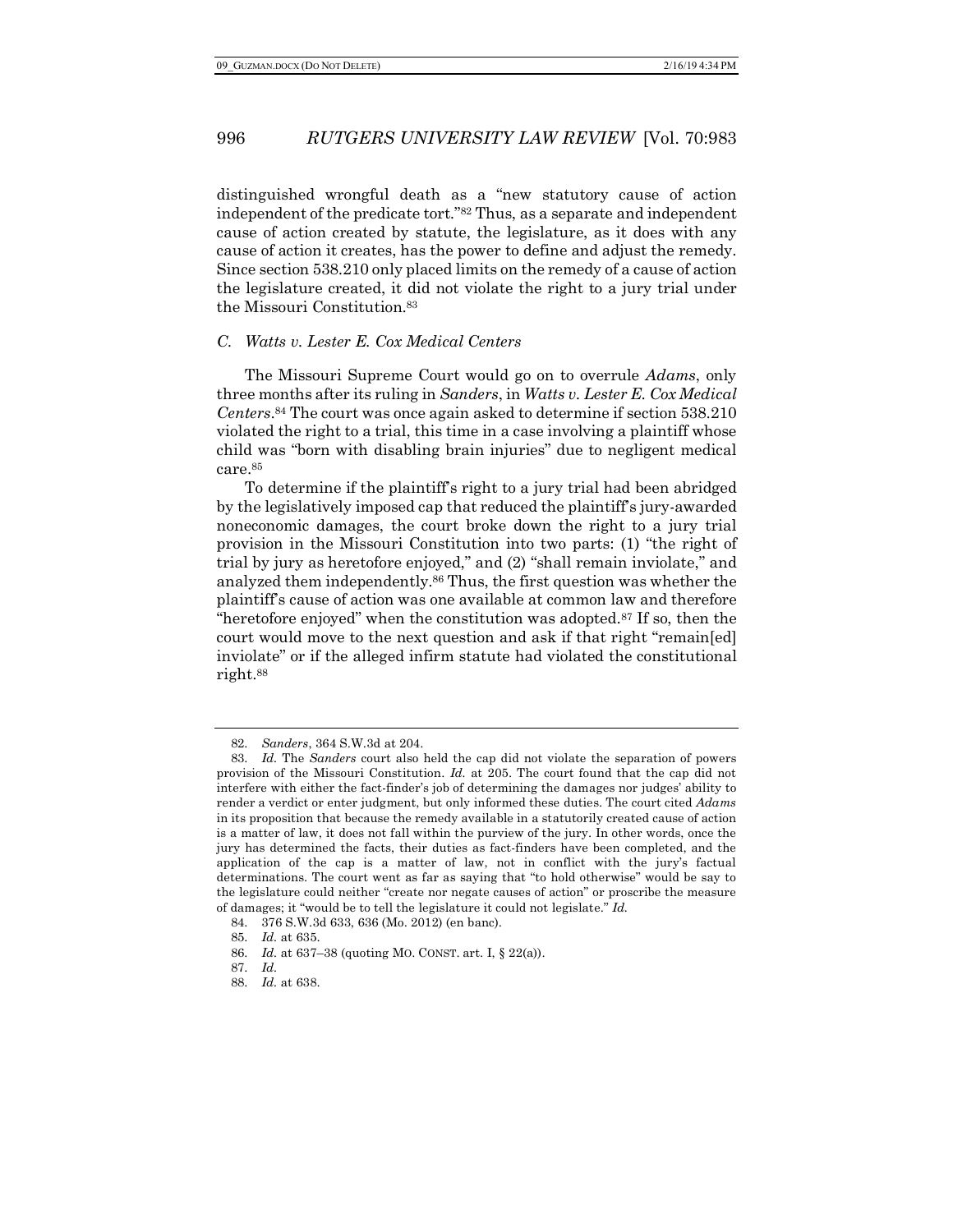The court answered the first question in the affirmative, finding that Watts's medical negligence claims were recognized at common law.89 Moreover, the court pointed out that statutory caps on damages awards did not exist and had not even been contemplated by the common law at the time Missouri adopted its constitution and the "heretofore enjoyed" language.90 Therefore, "[t]he right to trial by jury 'heretofore enjoyed' was not subject to legislative limits on damages."91

Having determined that Watts's claims were entitled to a jury trial at common law, the court next determined if that right "remain[ed] inviolate" after application of the section 538.210 cap.92 The court found that once the right to a jury trial attaches to a cause of action, the plaintiff has the full benefit of that right, including the jury's determination of damages—a question of fact.93 That right is to be "free from the reach of hostile legislation."<sup>94</sup> Because section 538.210 "directly curtail[ed] the jury's determination of damages," it "infring[ed] on the right to [a] trial by jury."95

The court disposed of the defendant's *Adams*-based arguments by overruling *Adams*, finding the reasoning in *Adams* fundamentally flawed in four ways such that it could not prevail on stare decisis alone.96 *Adams*'s first major flaw was that it misconstrued the nature of the right to a trial by jury, which, the court found, attaches in any action available at common law that is "a civil action for damages."97 If the determination of whether a jury trial attaches is contingent on whether the action is for damages, it follows that any limitation placed on the damages directly curtails one of the most significant roles of the jury—it "pays lip service to the form of the jury but robs it of its function."98

The second flaw *Watts* found in *Adams*'s reasoning was its justification of the cap under the guise that it did not interfere with the jury's fact-finding, but only applied a separate legal determination in the

<sup>89.</sup> *Id.*

<sup>90.</sup> *Id.* at 639.

<sup>91.</sup> *Id.*

<sup>92.</sup> *Id.*

<sup>93.</sup> *Id.* at 640.

<sup>94.</sup> *Id.*

<sup>95.</sup> *Id.* The court went on to cite to other states with similar right to jury trial constitutional provisions to support its proposition that determination of damages is a question of fact, and when that fact is determined by a jury, any legislation curtailing or capping the findings of the jury in effect disregards the jury's findings and thus violates the right to a jury trial. *Id.* at 640–41.

<sup>96.</sup> *Id.* at 642–46.

<sup>97.</sup> *Id.* at 642.

<sup>98.</sup> *Id.*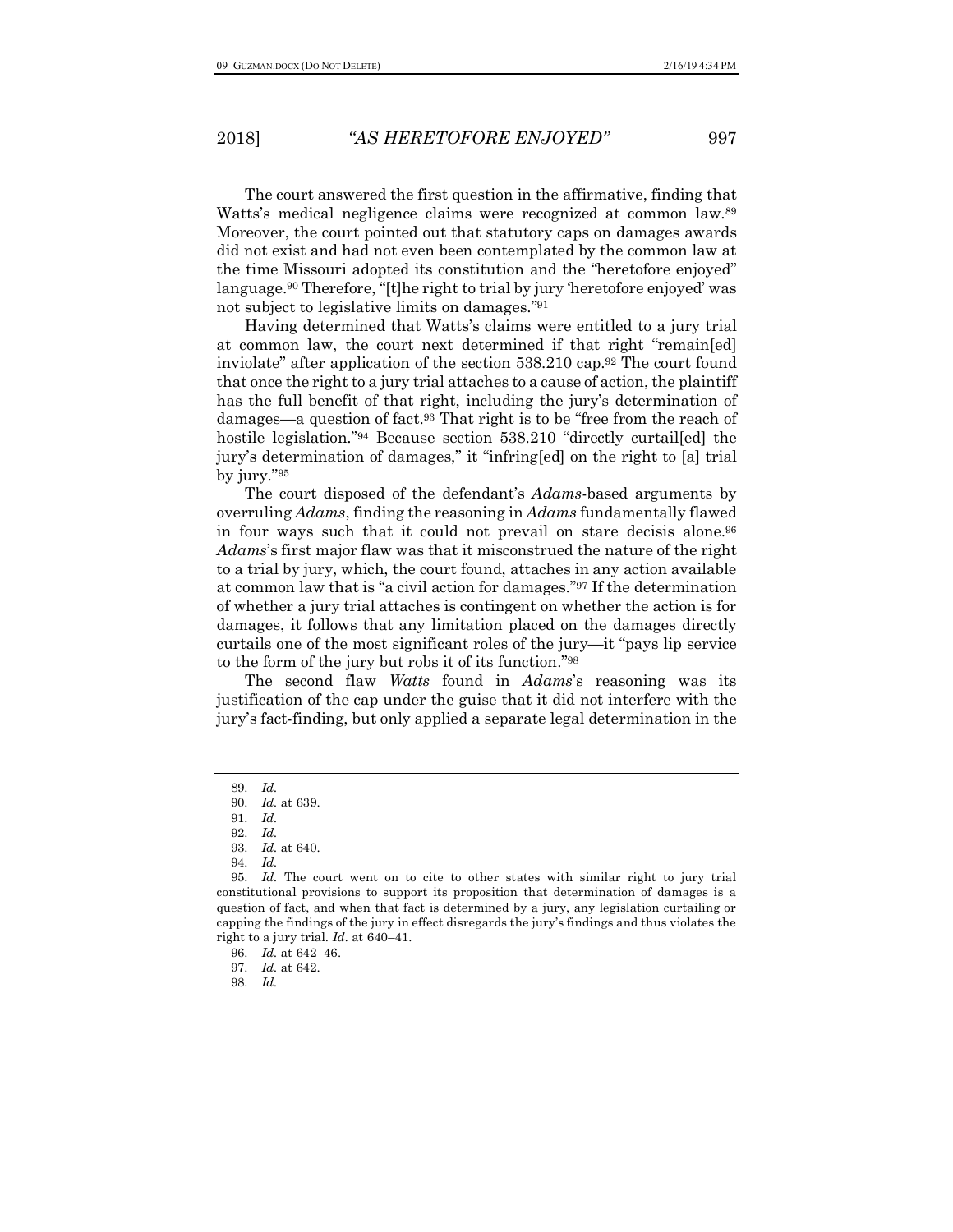application of the cap.99 The court concluded that the logical extension of such a rationale would be a statutory limit on the constitutional right to trial by jury, essentially a "legislative alteration of the Constitution."100

The court also found that *Adams*'s reliance on the United States Supreme Court was unfounded because the cited case interpreted the Federal Constitution and addressed only civil penalties, not common law damages.101 Lastly, *Adams* relied on a Virginia Supreme Court constitutional case and a United States Supreme Court case interpreting the language of the Seventh Amendment right to jury trial provision in the Federal Constitution.102 This was important because the right to jury trial provisions in the Federal and Virginia constitutions do not share the same language as the right to jury trial provision in the Missouri Constitution.103 Such a distinction was crucial because the Missouri Constitution demands that the right to a jury trial "remain inviolate."104 "The different language entail[ed] a different analysis," and reliance on these cases was improper.105 In light of all these reasons, *Watts* held *Adams* effectively permitted legislative enactments to infringe on a constitutional guarantee and "overruled [it] to the extent that it holds that the section 538.210 caps on noneconomic damages do not violate the right to trial by jury."106 The language of this holding would prove fatal to the wrongful death plaintiffs challenging section 538.210 in *Dodson v. Ferrara*.107

U.S. CONST. amend. VII (emphasis added). Similarly, the court in *Adams* relied on *Etheridge v. Medical Center Hospitals*, 376 S.E.2d 525, 531–32 (Va. 1989), which upheld a noneconomic damages cap against a right to a jury trial under the Virginia Constitution. However, Virginia's right to jury trial provision reads: "trial by jury is preferable to any other, and ought to be held sacred." VA. CONST. art. I, §11. This language is different—and less stringent—than Missouri's right to a jury trial provision, which states that the right to a jury trial "shall remain inviolate." MO. CONST. art. I, § 22(a).

<sup>99.</sup> *Id.*

<sup>100.</sup> *Id.*

<sup>101.</sup> *Id.*

<sup>102.</sup> *Id.* at 643–44.

<sup>103.</sup> Indeed, the Seventh Amendment right to jury trial reads: In Suits at common law, where the value in controversy shall exceed twenty dollars, the right of trial by jury *shall be preserved*, and no fact tried by a jury, shall be otherwise reexamined in any Court of the United States, than according to the rules of the common law.

<sup>104.</sup> MO. CONST. art. I, § 22(a)*.*

<sup>105.</sup> *Watts*, 376 S.W.3d at 644.

<sup>106.</sup> *Id.* at 646.

<sup>107.</sup> 491 S.W.3d 542, 561 (Mo. 2016) (en banc).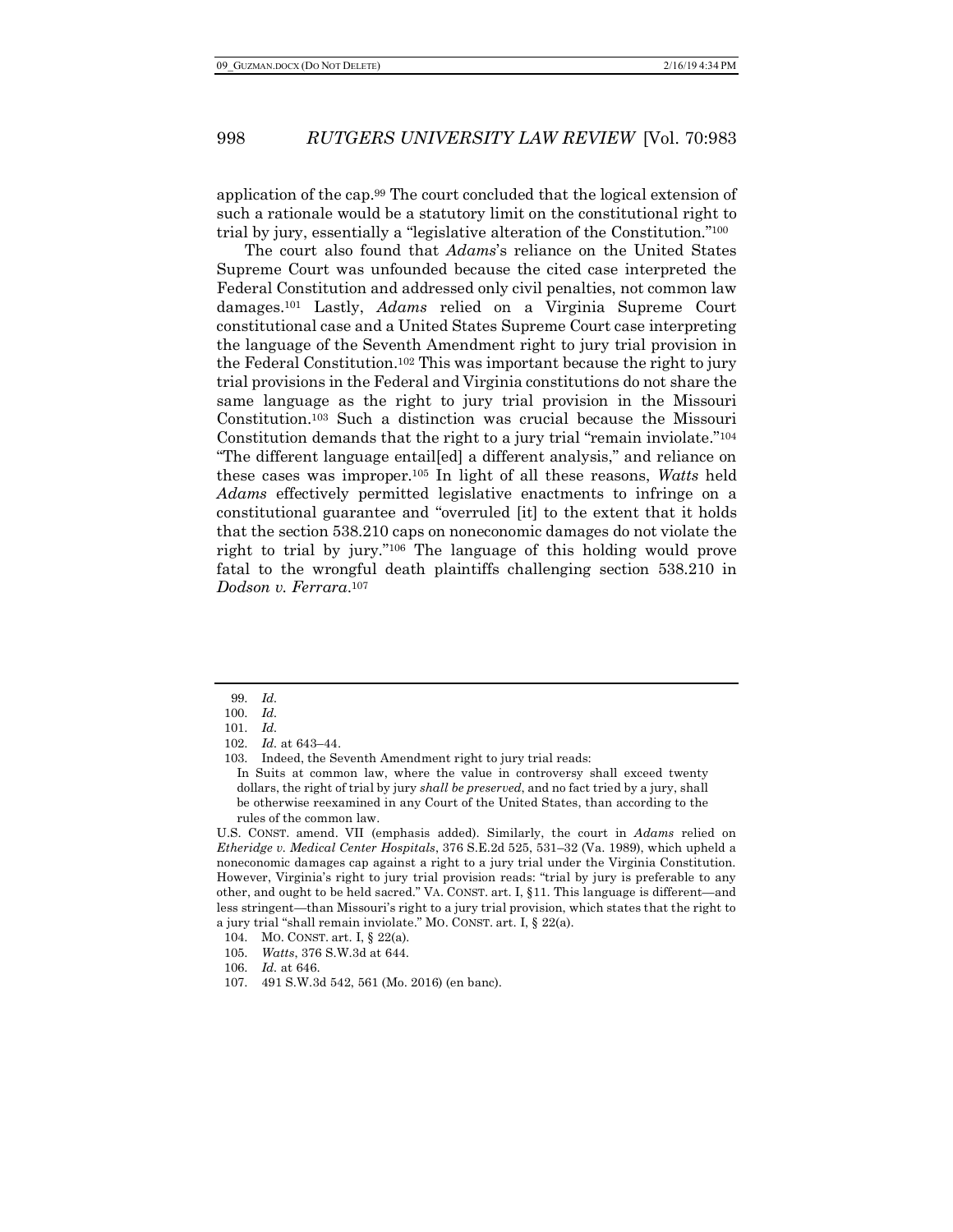### V. THE LATEST CHAPTER: *DODSON V. FERRARA*

### *A. The Majority Opinion*

In *Dodson v. Ferrara*, the Supreme Court of Missouri upheld the section 538.210 noneconomic damages cap and affirmed its application to Dodson's noneconomic damages award arising from his wrongful death claim.108 Writing for the court ("the Majority"), Judge Russell began the opinion by stating the issues before addressing plaintiff's arguments that because of *Watts*, section 538.210 did not apply in wrongful death cases and that imposing the cap only on wrongful death plaintiffs was a violation of the equal protection, right to a jury trial, and separation of powers provisions of the Missouri Constitution.109

The Majority rejected the argument that, in light of *Watts*, the noneconomic damages cap did not apply in wrongful death cases, stating that the applicable precedent was *Sanders v. Ahmed*, not *Watts*.110 The court based this distinction on the type of injury that gave rise to the cause of action.111 *Watts* involved personal injury, a cause of action recognized at common law in 1820 when the Missouri Constitution was adopted, and therefore protected by the constitutional provision of right to a jury trial.112 *Sanders*, as in the present case, involved a wrongful death cause of action, and thus *Sanders* was dispositive of the right to a jury trial and separation of powers claims.113 The court also pointed out that the distinction between the two classes of plaintiffs in *Watts* and *Sanders* was a product of the court's interpretation of the right to a trial by jury, and thus application of the section 538.210 cap to wrongful death plaintiffs was not a violation of equal protection.114

1. Right to a Trial by Jury and Separation of Powers Challenges

In typical fashion, the court began its right to a jury trial analysis with the constitutional language of right to a jury trial and its meaning as it had been interpreted by previous courts. The court then stated that *Sanders v. Ahmed* squarely answered the question at hand, holding that

- 109. *Id.* at 550.
- 110. *Id.*
- 111. *Id.*
- 112. *Id.*
- 113. *Id.*
- 114. *Id.*

<sup>108.</sup> *Id.* at 567–68.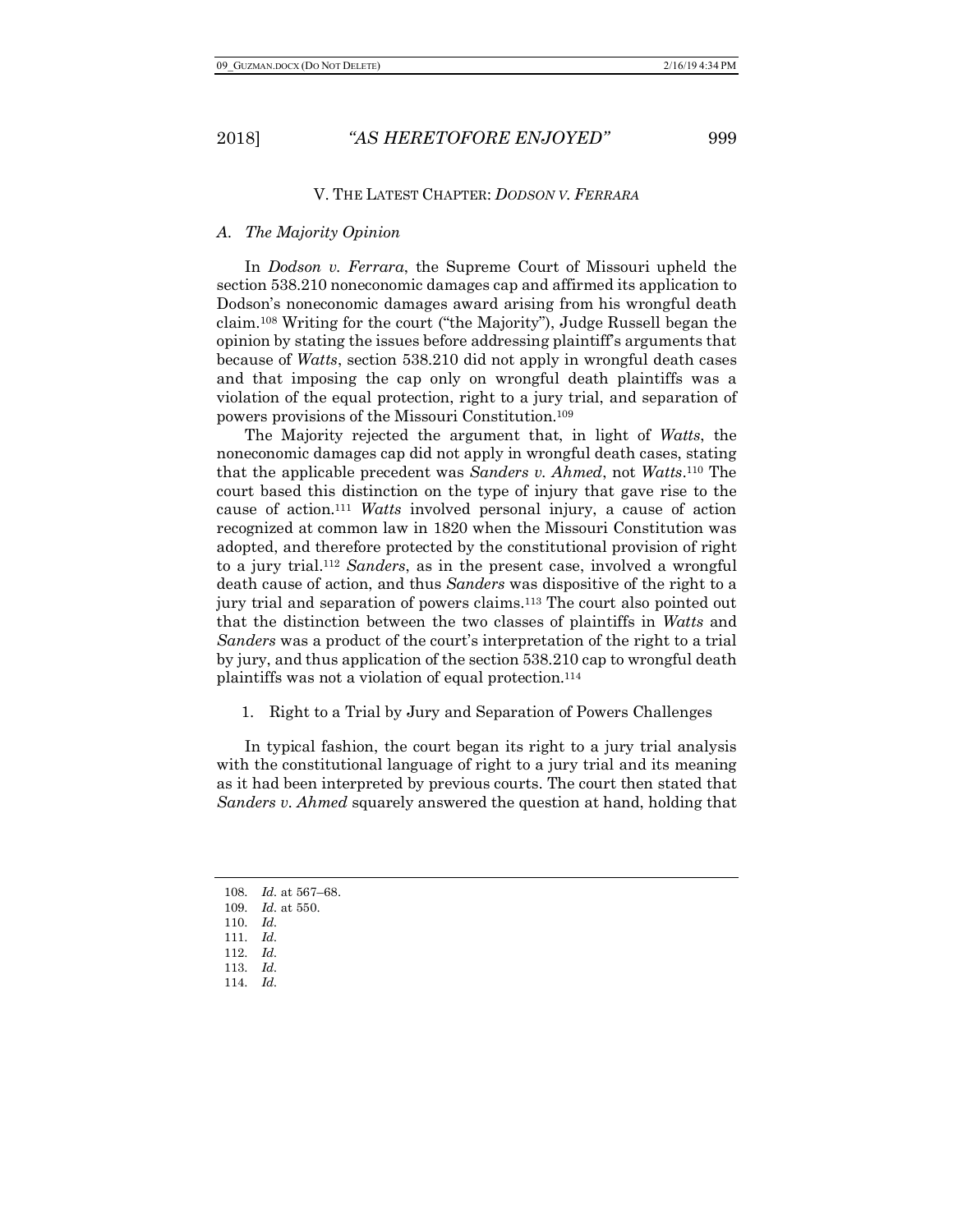the noneconomic damages cap did not apply to wrongful death claims in a case with facts that were "virtually indistinguishable."115

Plaintiffs, however, raised three arguments as to why *Sanders* was not dispositive: (1) the *Sanders* court upheld an earlier version of the statute that was "fundamentally different" from the one applied in this case,116 (2) "*Watts*, not *Sanders*, actually control[led] the outcome of this case," and (3) section 538.210 was not severable and therefore was invalid as a result of the holding in *Watts*, which found the damages cap unconstitutional as applied to personal injury cases.117 The court quickly disposed of the first and third arguments, finding that the court's analysis in *Sanders* was not affected by the changes in the statute,118 and section 538.210 was indeed severable because even when the invalid portion of the statute was stricken, "[t]he remaining provision still coherently and validly limits the recovery of noneconomic damages in any action against a health care provider for 'death' arising out of medical negligence."119

With regard to the second argument, the Majority pointed out that the court in *Watts* did not expressly overrule *Sanders*, but "differentiated common law causes of action as not being subject to legislative limits on the right to trial by jury."120 Because *Sanders* noted that wrongful death causes of action were not recognized at common law but were created by statute, that analysis was the correct one to apply.121 The court emphasized that absent an express overruling of precedent, the court will not assume a precedent has been overruled *sub silentio*.122

The court also rejected the plaintiff's argument that *Watts* was applicable even if wrongful death causes of action were not recognized at common law, because the right to a jury trial nonetheless attaches so long as the claim is one "analogous to" an action existing at common law,

<sup>115.</sup> *Id.* at 554.

<sup>116.</sup> *Id.*

<sup>117.</sup> *Id.*

<sup>118.</sup> *Id.*

<sup>119.</sup> *Id.* at 558–59. The invalid portion of section 538.210 was the phrase "personal injury" as this was found unconstitutional per the Missouri Supreme Court's holding in *Watts*. *Id.*

<sup>120.</sup> *Id.* at 555.

<sup>121.</sup> *Id.*

<sup>122.</sup> *Id.* at 555 n.5. Indeed, the wording of the holding in *Watts* appears to be a validation of this presumption, as the court in *Watts* only overruled *Adams* "to the extent that it holds that the section 538.210 caps on noneconomic damages do not violate the right to trial by jury." Watts v. Lester E. Cox Med. Ctrs., 376 S.W.3d 633, 646 (Mo. 2012) (en banc). However, in *Watts*, the right to a jury trial was upheld in regard to a personal injury claim. *Id.* at 636. While it did not expressly exclude wrongful death claims, it did not include it in a sufficiently express manner to overcome the presumption of validity absent a contrary showing of overrule.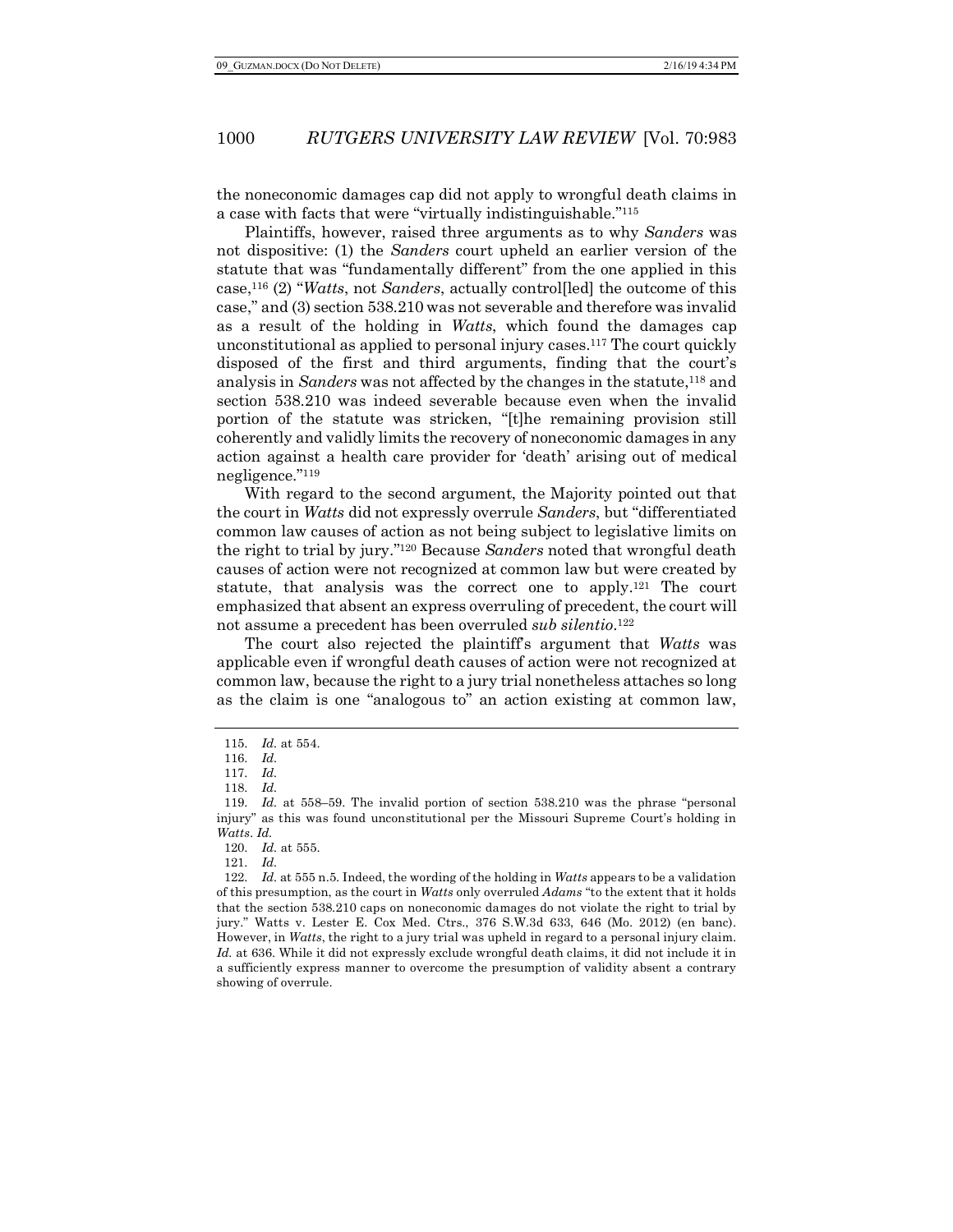quoting *State ex rel. Diehl v. O'Malley* for support.123 The Majority distinguished *Diehl* on the grounds that *Diehl* concerned whether a claimant brought a civil action for damages or an equitable or administrative claim and thus had no relevance to the question presented in this case: "whether the constitutional right to a jury trial bars enforcement of legislatively created limitations on the amount of damages recoverable under a statutory wrongful death cause of action."124

Moreover, the Majority disagreed that there was any common law cause of action to which wrongful death was analogous.125 The case cited by the plaintiffs, *James v. Christy*,126 was a property cause of action by the father for the lost services of his son.127 There court allowed the father's estate to recover for the lost services of his son, but that did not mean Missouri recognized a wrongful death cause of action in tort at common law.128 The action in *James* was simply not the same as an action for wrongful death and was not even a question of tort, but one that rested "upon entirely different principles."129 Thus, while they both may have been for monetary damages, the cases stemmed from entirely different principles of law and were not analogous.<sup>130</sup>

Since Missouri did not recognize a common law wrongful death claim and a statutory wrongful death claim was not "analogous to" a common law loss of services action, the Majority held that *Sanders* controlled and section 538.210 did not violate the right to a jury trial when applied to wrongful death claims.131 Similarly, *Sanders*'s holding that section 538.210 did not interfere with either the jury's ability to render a verdict or with the judge's task of entering judgment was also applicable and therefore the separation of powers provision was not violated.132 As

<sup>123.</sup> *Dodson*, 491 S.W.3d at 555 (quoting State *ex rel.* Diehl v. O'Malley, 95 S.W.3d 82, 86 (Mo. 2003) (en banc)).

<sup>124.</sup> *Id.*

<sup>125.</sup> *Id.* at 556.

<sup>126.</sup> 18 Mo. 162 (1853).

<sup>127.</sup> *Dodson*, 491 S.W.3d at 556.

<sup>128.</sup> *Id.* at 557. At least one commentator appears to agree with the *Dodson* plaintiff's proposition that *James v. Christy* did indeed allow for a wrongful death cause of action prior to the codification of the cause of action in Missouri, and therefore at common law. *See* Daniel J. Sheffner, *Wrongful Death's Common Law Antecedents in Missouri*, 70 J. MO. B. 194, 195–96 (2014).

<sup>129.</sup> *Dodson*, 491 S.W.3d at 557 (quoting Hennessy v. Bavarian Brewing Co., 46 S.W. 966, 967 (Mo. 1898)). The court went on to add that the loss of services cause of action was not dependent on the death of the son and did not hinge on proof of negligence, rather it was one that sounded in contract. *Id.*

<sup>130.</sup> *Id.*

<sup>131.</sup> *Id.* at 558.

<sup>132.</sup> *Id.* at 562.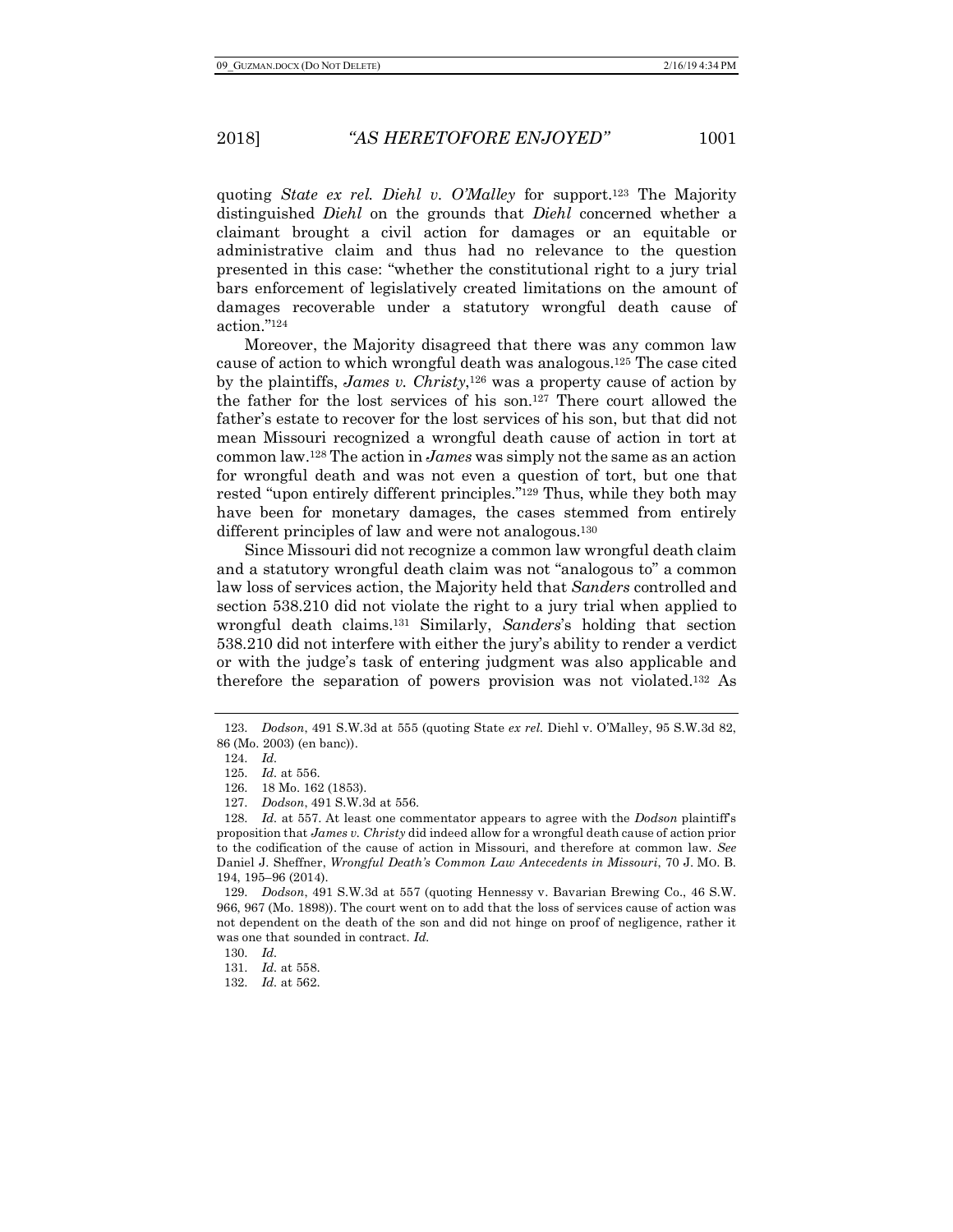*Sanders* disposed of both of these claims, the only remaining constitutional claim for the plaintiffs was equal protection.

2. Equal Protection Challenge

The Majority applied a rational basis test to uphold section 538.210 against equal protection attack under both the Missouri and United States Constitutions.133 The Majority cited to *Adams*, which also had applied rational basis, specifically pointing out the *Adams* analysis of the legislative history of section 538.210 and the "array of evidence" that led to the conclusion that the existence of a medical crisis was plausible.134 Moreover, the damages cap was rationally related to a legitimate state interest in the effort to alleviate any threat of rising medical malpractice premiums and to prevent physicians from leaving "high risk" medical fields.135

The Majority reasoned that the distinction of the two classes of plaintiffs was permissible and did not violate equal protection for two reasons. First, the classification of medical malpractice plaintiffs that were not subject to the damages caps was not created by the legislature, but was created by the court in *Watts* as a result of its interpretation of the right to a jury trial provision.136 Second, the two classes of plaintiffs are not similarly situated; plaintiffs whose family members were killed as a result of medical negligence are not similarly situated to plaintiffs who themselves suffer an injury from medical negligence.<sup>137</sup> Therefore, the noneconomic damages cap imposed by section 538.210 on wrongful death plaintiffs did not deny them equal protection of the law.138

### *B. Separate (Concurring) Opinion*

Judges Fischer and Wilson wrote a concurring opinion ("the Concurrence") to emphasize why *Sanders* controlled the disposition of the case. The Concurrence argued that reliance on *Diehl* was misplaced

<sup>133.</sup> *Id.* at 559–60. The court determined rational basis was the appropriate standard because wrongful death plaintiffs were not a suspect class and, as the court had already concluded, no fundamental right was affected because the right to a jury trial did not attach to wrongful death claims. *Id.*

<sup>134.</sup> *Id.* at 560–61.

<sup>135.</sup> *Id.* (quoting Adams v. Children's Mercy Hosp., 832 S.W.2d 898, 904 (Mo. 1992) (en banc)).

<sup>136.</sup> *Id.* at 561.

<sup>137.</sup> *Id.* at 561 n.12. Because the two sets of plaintiffs are not similarly situated, "there can be no equal protection violation either in the constitutional provision or this Court's application of it." *Id.*

<sup>138.</sup> *Id.* at 561.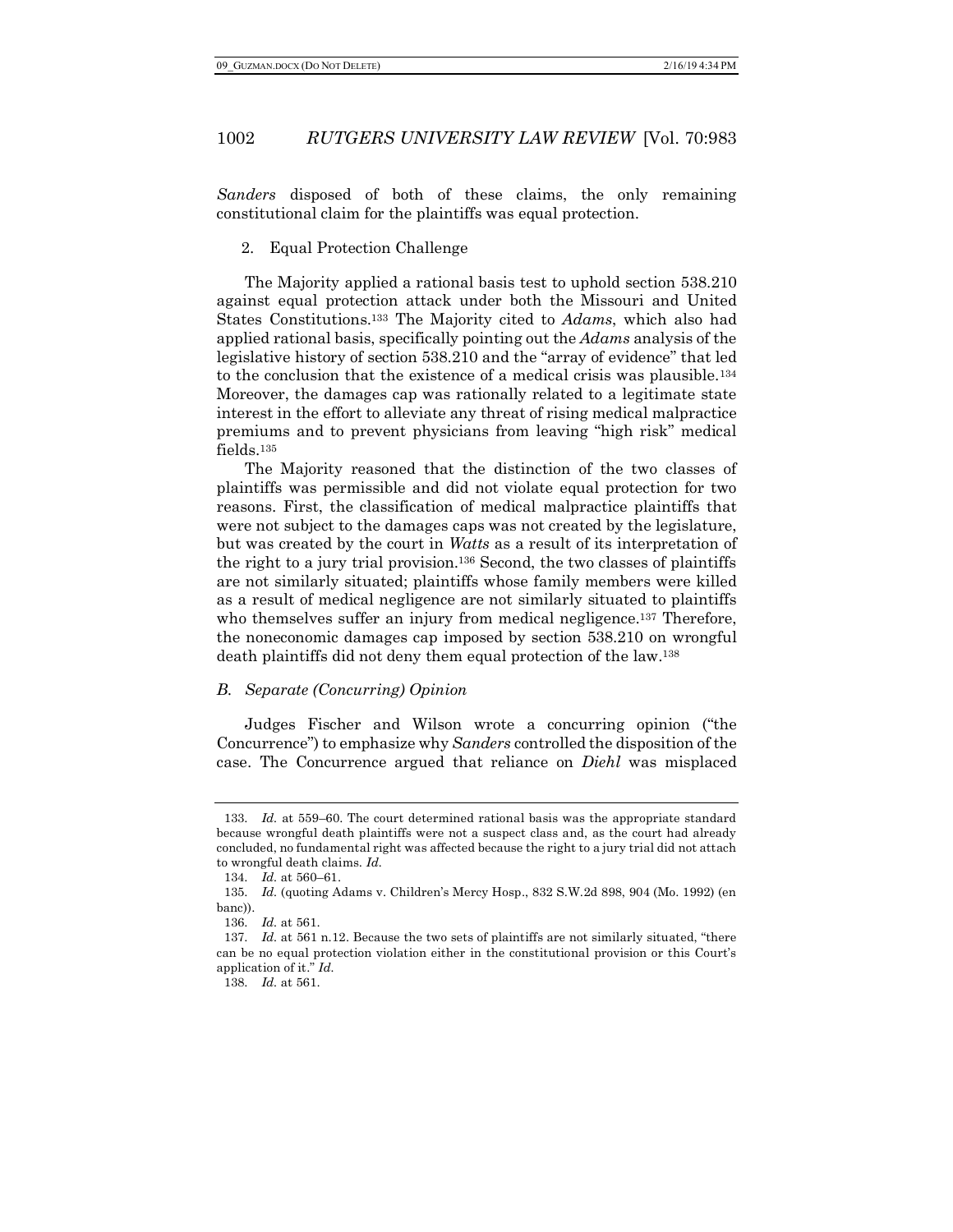because the question at issue was not whether this was a civil action (to which the right to a jury trial attaches) or an equitable action (to which it does not), but whether the right to a jury trial prohibited the enforcement of legislatively imposed caps on damages.139

The Concurrence said that as a result of this distinction, reliance on *Diehl* was misguided. That case focused on whether a cause of action—whether statutory or common law—was for damages, therefore implicating the constitutional right to a jury trial. The analysis here differed, according to the Concurrence, because it dealt with the question of whether the right to a jury trial barred the enforcement of legislatively imposed damages caps.140 This analysis had been applied by the court in *Sanders* on a wrongful death cause of action arising out of medical negligence, and therefore *Sanders* controlled the disposition of this case.141

Moreover, the Concurrence argued that *Watts* did not overrule *Sanders*. The Concurrence shared the Majority's concerns of overruling a court decision *sub silentio*.142 Furthermore, it argued that "*Watts* could not have overruled *Sanders*," because the issue in *Watts* was the validity of a statutorily-imposed damages cap on the amount recoverable under a common law cause of action, not the validity of such caps on amounts recovered under a statutorily created cause of action, as was the case in *Sanders* and in the case at issue.143

The Concurrence pointed out that Judge Teitelman's dissent (discussed *infra* section V.C.2.), with its reliance on *Diehl*, was the same argument made by the dissent and rejected in *Sanders*.144 It argued that if the analysis in *Diehl* was the proper way to determine the

<sup>139.</sup> *Id.* at 568 (Fischer and Wilson, JJ., concurring). To highlight this point, the Concurrence cited *Estate of Overbey v. Chad Franklin Nat'l Auto Sales N., LLC*, 361 S.W.3d 364 (Mo. 2012) (en banc). *Id.* at 569. In *Overbey*, the Supreme Court of Missouri faced the question of whether the constitutional right to a jury barred the enforcement of legislatively imposed caps on punitive damages. The court in *Overbey* held that Missouri precedent allowed the plaintiffs to have their case heard by a jury as the legislature had allowed for their recovery of actual and punitive damages on their statutory cause of action. However, once it had been determined that the right to a jury trial attached because it was a claim for damages and not a claim in equity, a subsequent capping of the punitive damages was not a violation of the right to a jury trial. In other words, this was an entirely different question than the original one—whether it was a suit in law where the right to a jury trial attaches, or a suit in equity where it does not. *Id.* (citing *Overbey*, 361 S.W.3d at 376).

<sup>140.</sup> *Id.* at 569–70.

<sup>141.</sup> *Id.*

<sup>142.</sup> *Id.* at 570. The Concurrence pointed out that *Watts* did not even mention *Sanders*, further reinforcing the notion that *Watts* did not overrule *Sanders* and should not be read as doing so. *Id.*

<sup>143.</sup> *Id.*

<sup>144.</sup> *Id.* at 571.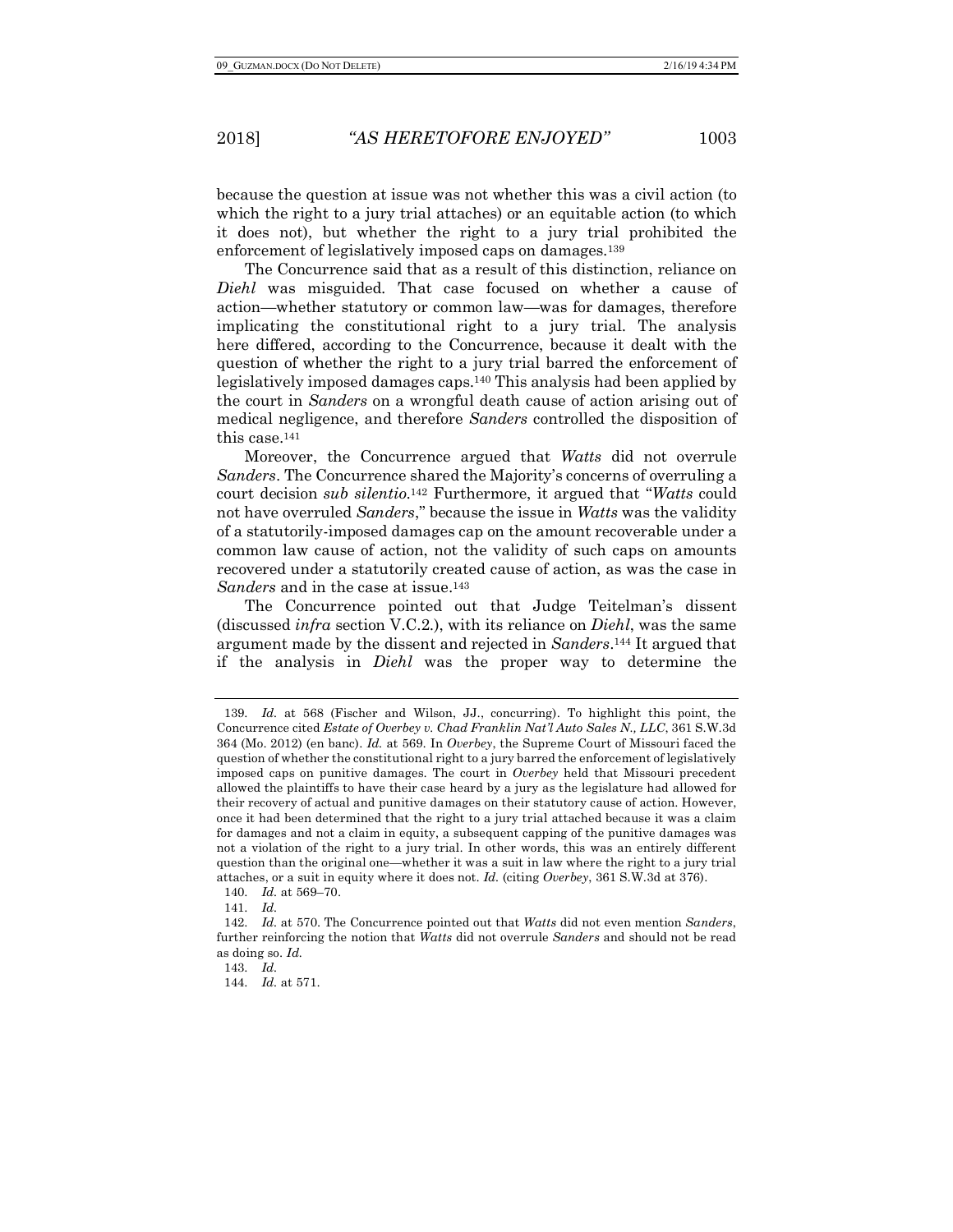constitutional validity of legislative caps on statutory causes of action, the court could not have reached the result it did in *Sanders*.145 In light of this discrepancy and the aforementioned reasons, the Concurrence found that the court was compelled to follow *Sanders* in deciding this case.146

Ultimately, the Concurrence reasoned, the concern is not whether the court believed that *Diehl*, *Sanders*, or *Watts* was decided correctly, but whether these holdings are authoritative constructions of the constitution—constructions that the legislature and other stakeholders have relied on and therefore "cannot be ignored or overruled without a substantial showing that they were incorrectly decided or that they reached a proper result on improper grounds."147 With no such showing here, the Concurrence found that they cannot be ignored and that *Sanders* must control.148

*C. The Dissents*

1. Judge Draper's Dissent

Judge Draper's dissent attacked the validity of section 538.210 on equal protection grounds, criticizing the Majority for its failure to take into account all arguments in applying the rational basis test.149 Judge Draper was concerned with the Majority's failure to take into account significant evidence calling into question the legitimacy of any alleged "crisis" that led to the enactment of section 538.210.150 Judge Draper referenced language by the Missouri Supreme Court in other cases and scholarly materials that raise questions as to whether "this medical malpractice 'crisis' was manufactured and continues to be exacerbated today" by groups that look to influence citizens and politicians into enacting policies favorable to their interests.151 Judge Draper argued that these commentaries, along with subsequent remedial measures taken by the legislature to raise the damages cap, were sufficient evidence to call into question the legitimacy of such a "crisis" and that the majority failed to afford these considerations proper weight under a rational basis test.152

<sup>145.</sup> *Id.*

<sup>146.</sup> *Id.* 147. *Id.*

<sup>148.</sup> *Id.* at 568, 571. 149. *Id.* at 572 (Draper, J., dissenting).

<sup>150.</sup> *Id.*

<sup>151.</sup> *Id.*

<sup>152.</sup> *Id.*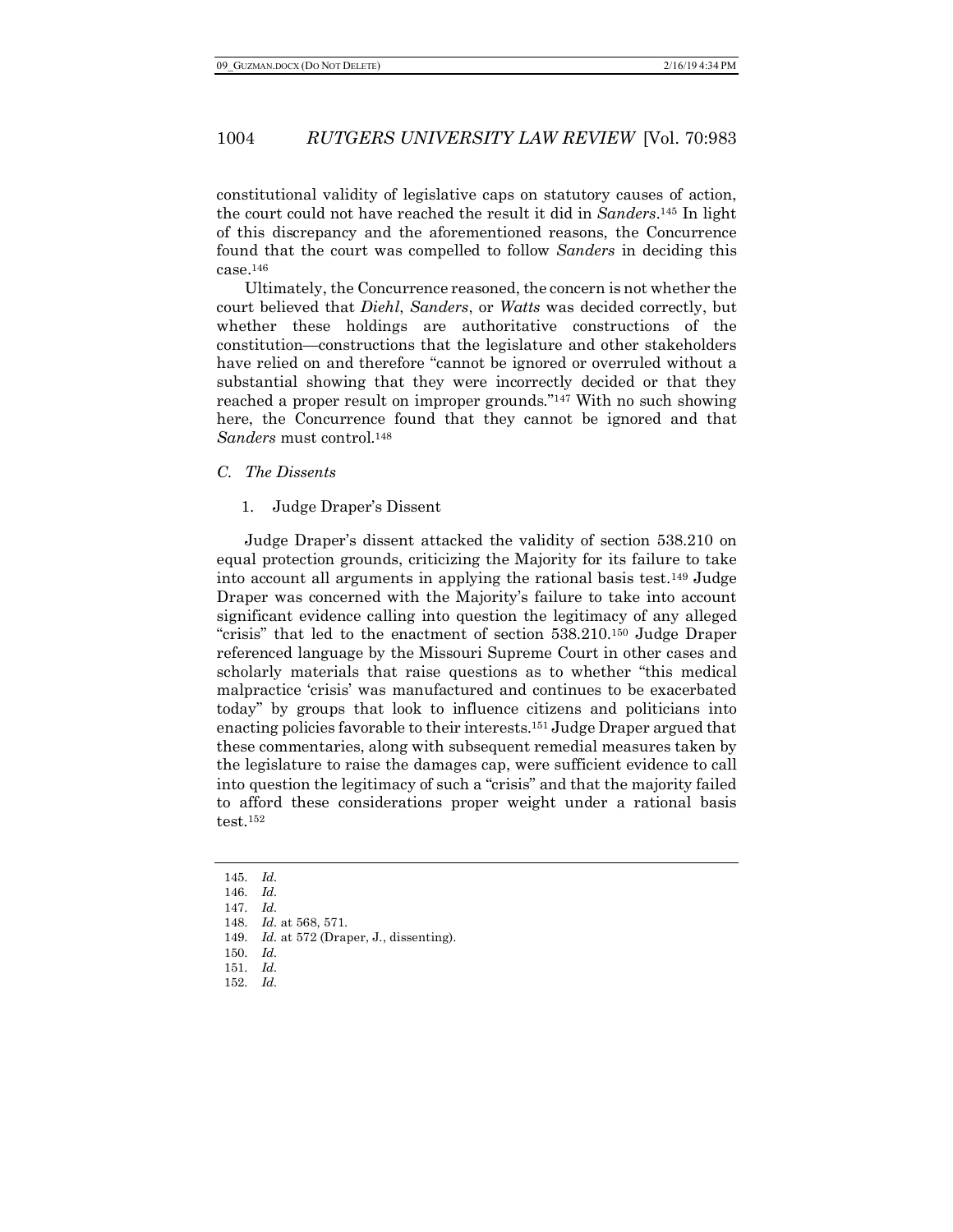### 2. Judge Teitelman's Dissent

Judge Teitelman felt that the issue did not need to reach equal protection grounds, as wrongful death plaintiffs were entitled to the right to a jury trial under the proper analysis.153 That analysis was the one set out by the Court in *Diehl*, which did not require that the wrongful death cause of action have a common law equivalent, but only that it be *analogous* to a common law cause of action.154 That analogous cause of action was the one upheld by the court in *James*, where a father's estate was permitted to pursue a civil action for damages when his son was killed due to negligence.155

Judge Teitelman was concerned that interpreting the right to a jury trial so narrowly would lead to its withering, eventually allowing legislatures to control how disputes that were unforeseen in the nineteenth century when the constitution adopted the common law causes of action are mediated.156 Judge Teitelman's dissent cited *Diehl* for what he felt was the right balance—a case where a woman's right to a jury trial was preserved in an age and sex-based employment discrimination claim even though no such wrong or cause of action was recognized at common law.157

Dodson's wrongful death cause of action was like that of the plaintiff in *Diehl* in that both were "analogous to common law causes of action that traditionally carried the right to a jury trial because [they] seek[] redress for wrongs to a person."158 Here, the wrong for which redress was sought was the death of a loved one, analogous to the claim in *James* for the loss of services awarded to the father for his son's death.159

But Judge Teitelman did not rest his argument on the loss of services cause of action. He also cited explicit language from the court in *James* that seemed to leave the door open for the possibility that the father could have recovered "for the loss of the society or comforts afforded by a child to his parent."160 However, as the father died before the case was settled, those claims died with him, and such noneconomic damages could not be recovered by his estate, an inanimate legal entity.161 Therefore, while the father's estate could not recover for the loss of the society or comforts of

<sup>153.</sup> *Id.* at 572–73 (Teitelman, J., dissenting).

<sup>154.</sup> *Id.* at 573 (emphasis added).

<sup>155.</sup> *Id.* (citing James v. Christy, 18 Mo. 162, 163 (1853)).

<sup>156.</sup> *Id.* at 574.

<sup>157.</sup> *Id.*

<sup>158.</sup> *Id.*

<sup>159.</sup> *Id.*

<sup>160.</sup> *Id.*

<sup>161.</sup> *Id.*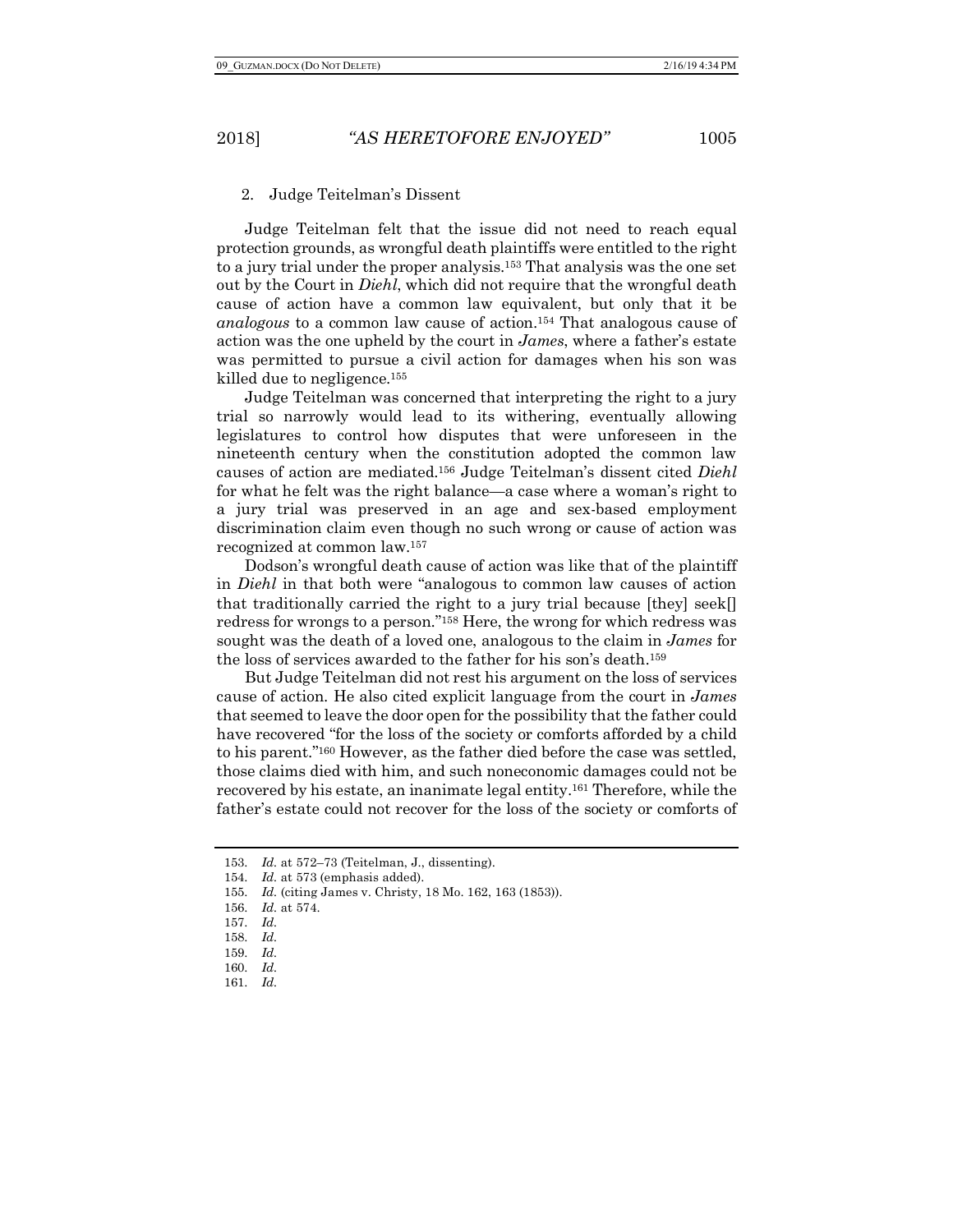the son, Judge Teitelman read the court's discussion of the matter and its implication that the father may have been able to recover noneconomic damages for his son's death to support the proposition that Missouri common law permitted actions that are analogous to modern statutory wrongful death actions.162

Judge Teitelman criticized the Majority's claim that the cause of action in *James* was "not the same as an action for the wrongful death of his son" as irrelevant, because Missouri law, specifically *Diehl*, does not require that the common law cause of action be identical to the modern statutory one.163 *Diehl* expressly held that the appropriate determination is "whether the modern statutory [cause of action] is 'analogous to' or a 'modern variant of' a common law civil action for damages that was triable by jury in 1820."164

According to Judge Teitelman, because of the precedent set out by *Diehl*, the right to a jury trial attached to Dodson's wrongful death cause of action and the only question that remained was whether section 538.210 violated that right by capping the jury's noneconomic damages award.165 *Watts*'s holding answered that question: "once the right to a jury trial attaches, . . . [the] right is 'beyond the reach of hostile legislation.'"166 As the statutory cap on the *Dodson* noneconomic damages jury award was a legislative curtailment of Dodson's constitutional right to have a jury determine his award, it was unconstitutional. Therefore, both *Sanders* and this case were wrongly decided.167

#### VI. ANALYSIS AND IMPLICATIONS

The court in *Dodson* employed valid reasoning in line with most of the country, but in doing so legitimized the perverse incentive commentators claimed was created by the Missouri Supreme Court's decisions in *Sanders* and *Watts*. The incentive validated by *Dodson* is that it now may be more economically viable for a doctor to kill a patient rather than only injure him.168 Furthermore, with this ruling, the Missouri Supreme Court in *Dodson* essentially passed a large part of the medical community's alleged burden on to the individuals who are

<sup>162.</sup> *Id.*

<sup>163.</sup> *Id.* (quoting *id.* at 557 (majority opinion)).

<sup>164.</sup> *Id.* at 574–75 (quoting State ex rel. Diehl v. O'Malley, 95 S.W.3d 82, 86, 87 (Mo. 2003) (en banc)).

<sup>165.</sup> *Id.* at 575.

<sup>166.</sup> *Id.* (quoting Watts v. Lester E. Cox Med. Centers, 376 S.W.3d 633, 640 (Mo. 2012) (en banc)).

<sup>167.</sup> *Id.*

<sup>168.</sup> *See Medical Negligence*, *supra* note 54, at 166–70.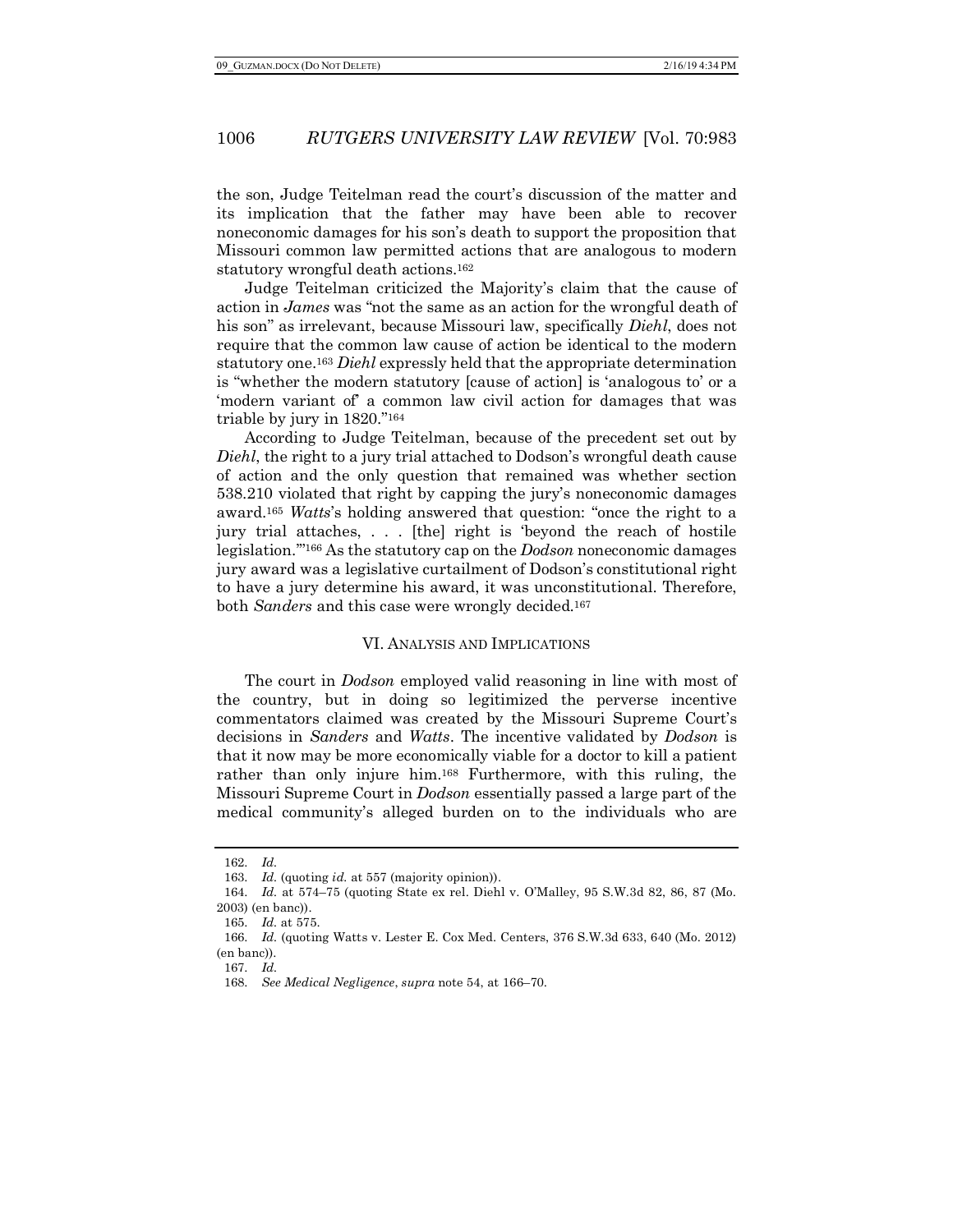affected by the most grievous injury that can result from medical negligence: death. While it is true that the individuals who actually suffer the harm cannot benefit from any award given because of their death, there is also something perverse about medical personnel and health providers potentially paying less when their negligence inflicts the most harm possible.

Moreover, the result that doctors could face less financial liability when their mistakes kill people rather than merely injure them is one that does not seem to serve either the corrective justice or economic model of tort law. Corrective justice is not served when the families of the plaintiffs are not compensated properly for their loss.169 While such damages are difficult to calculate, calculation by a jury of peers that has been presented the particular facts of a case is more conducive to corrective justice than an arbitrary number that is established before the development of any facts.170 It is odd that corrective justice is not warranted simply because a cause of action was not codified until the nineteenth century.

On the surface, the economic model appears to be served by legislature's justification for caps: plaintiffs are provided some compensation for the death of a loved one, defendants are still held accountable, and caps help prevent excessive or arbitrary damages awards that may cripple the health care system and cause harm to citizens by limiting their access to healthcare.171 However, any economic model debate for the capping of noneconomic damages awards should also keep in mind the "incentive" effect of such awards on doctors. That is, health care providers will not have the same incentive to prevent death as they otherwise would if exposed to greater liability.172 The capping of noneconomic damages awards in only wrongful death suits

<sup>169.</sup> For a thorough discussion of corrective justice and its nexus with tort law, see Catharine Pierce Wells, *Tort Law as Corrective Justice: A Pragmatic Justification for Jury Adjudication*, 88 MICH. L. REV. 2348 (1990).

<sup>170.</sup> As one scholar points out, "[t]ort cases are local in the sense that they focus upon the equities created by a single event or by a series of related events." *Id.* at 2351. Thus, tort cases by their nature require a look at the particular circumstances of each case, which seems to advise against a notion that a generalized remedy can be fair to the aggrieved parties. *See id.*

<sup>171.</sup> The classic economic model of tort compensation advocated full value compensation to the plaintiff for his injuries, but its main focus or goal is the incentive such compensation provides defendants to avoid injuring others in the future. The Missouri legislature may have felt that wrongful death plaintiffs received the "full value" for their injuries under the act, while still providing sufficient deterrence value to the defendants. *See* LAYCOCK, *supra*  note 2, at 167.

<sup>172.</sup> Indeed, the economic model of tort compensation is focused less on compensation to the plaintiff and more on "optimal deterrence." THOMAS J. MICELI, THE ECONOMIC APPROACH TO LAW 16 (2d. ed. 2004).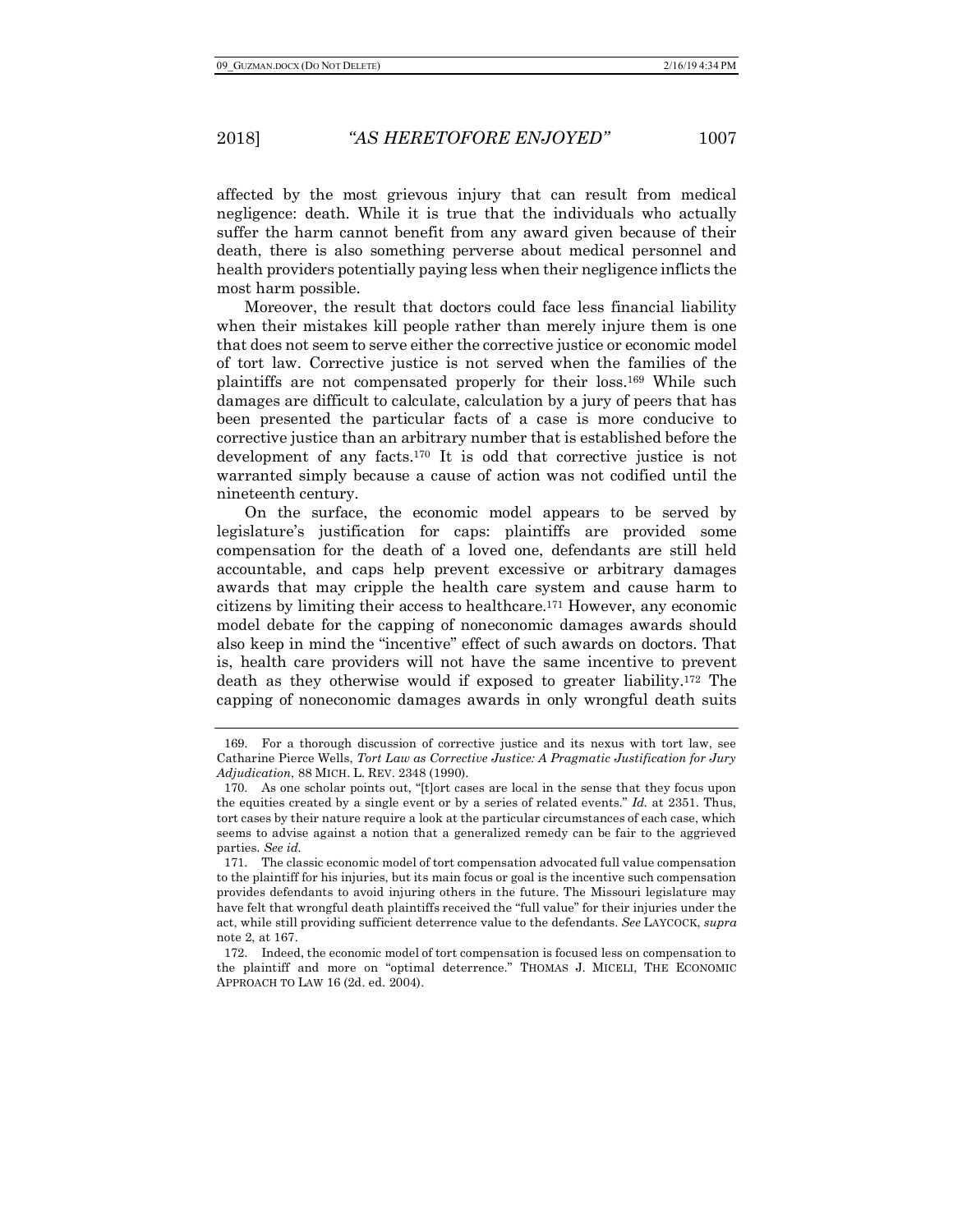limits the economic incentive for doctors to take greater care to prevent death in all cases. Moreover, plaintiffs bringing suits for the death of children or elders are adversely affected as the economic losses for elders and children tend to be minimal, or even nonexistent.173 Capping noneconomic damages in these cases would deprive plaintiffs of adequate compensation for the death of their loved ones, a tragic repercussion of caps on noneconomic damages in wrongful death claims.

Even though the Missouri Supreme Court may have overlooked the policy implications that its decisions in *Sanders*, *Watts*, and now *Dodson* create, the decision was nonetheless well-reasoned under the black letter law of Missouri and most of the nation. Strong arguments can be made regarding the absurdity of refusing to extend the right to a jury to claims that were not in existence at common law or against the notion that wrongful death actions were not available at common law. Nevertheless, the fact remains that the longstanding rule in American and British legal systems excluded wrongful death as a common law claim. Accordingly, and therefore not improperly, Missouri has drawn a line of demarcation barring the right to a jury trial right for claims that did not exist at or prior to 1820.174

But is wrongful death "analogous" to a common law claim to which the right to a jury trial attached, and is that even a relevant question (as Judge Teitelman's dissent and Judge Fischer's concurrence point out)? The Majority poses a convincing argument rejecting Judge Teitelman's claim in his dissent that wrongful death is analogous to the plaintiff's claim for the loss of services of his son in *James*.175 However, how are the sex and race-based employment discrimination claims in *Diehl* any more analogous to a common law claim than the wrongful death action in *Dodson*? This is not directly answered by the Majority, but the answer seems to rest on the fact that the plaintiff's claims in *Diehl* involved a personal injury—or "redress of wrongs done to a person," as the court in *Diehl* put it—while wrongful death claimants suffer no such wrong.<sup>176</sup>

<sup>173.</sup> MO. ANN. STAT. § 538.205(1) (West 2008 & Supp. 2013) (amended 2015, 2017). Section 528.205 defines "economic damages" as: "damages arising from pecuniary harm including, without limitation, medical damages, and those damages arising from lost wages and lost earning capacity." *Id.* In wrongful death cases, medical damages would be those incurred prior to the death. Therefore, in the case of a child, recovery of economic damages would be limited to those medical damages before death, as a child would not be able to recover for lost wages and earning capacity as in contemporary times children are not usually employed.

<sup>174.</sup> *See supra* notes 45–52 and accompanying text.

<sup>175.</sup> *See supra* notes 125–30 and accompanying text.

<sup>176.</sup> State *ex rel.* Diehl v. O'Malley, 95 S.W.3d 82, 87 (Mo. 2003) (en banc) ("An action for damages under the Missouri Human Rights Act seeks redress for an intentional wrong done to a person. It is a modern variant of claims for relief, called forms of action, known to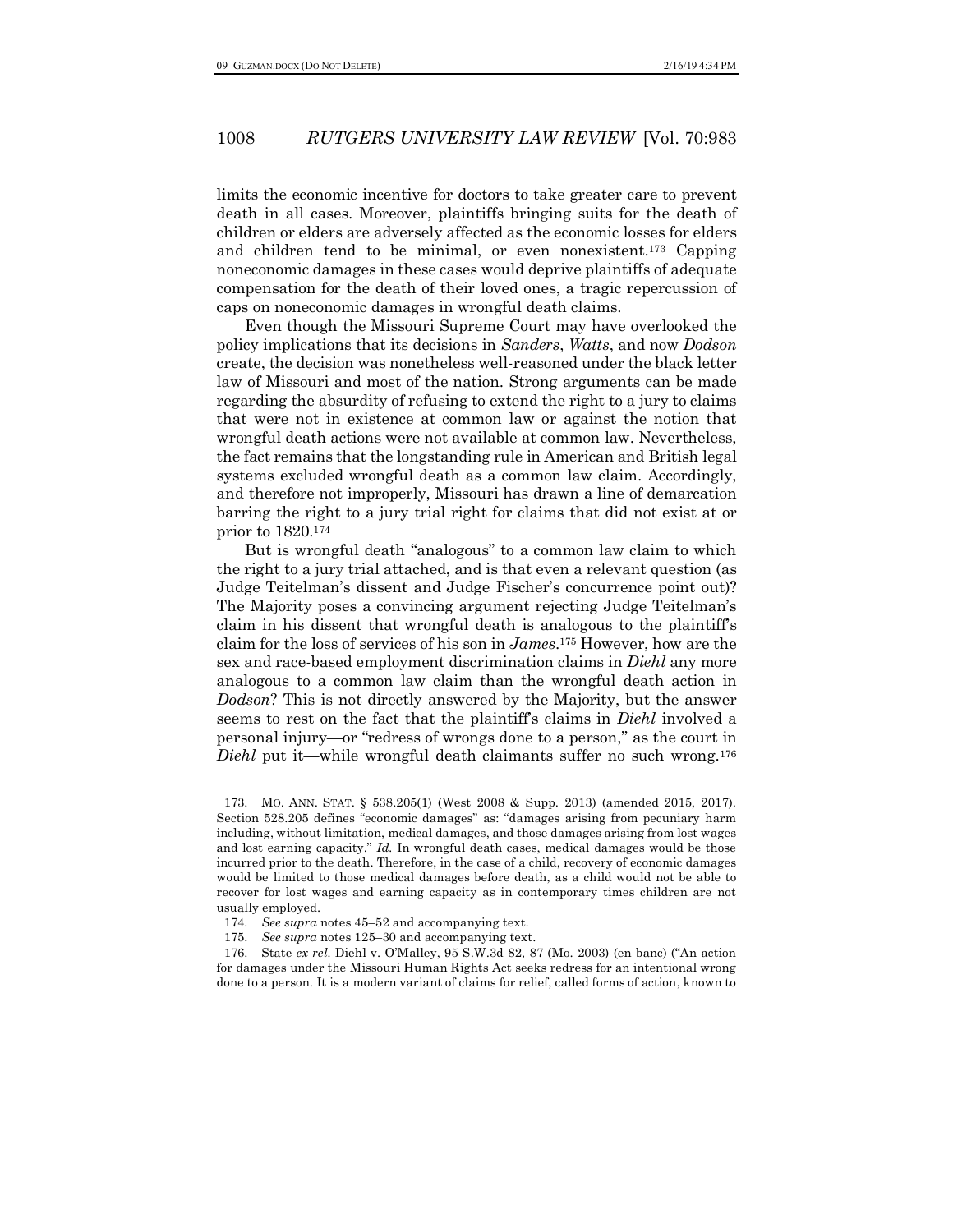That is, their grief may be personal, but the actual "wrong" was inflicted on the now-deceased person. But this distinction appears to be drawn on barely colorable semantics; it is doubtful that anyone who has ever lost a loved one due to another's negligence will not feel they have been wronged. Nevertheless, this distinction was sufficient to pass muster for purposes of determining if a wrongful death claim was analogous to a common law claim to which the right attached, considering that it was widely held at common law that any action for injuries suffered died with the plaintiff.177

Moreover, according to the Majority and emphasized by Judge Fischer's concurrence, this distinction does not even matter and the reliance on *Diehl* is unfounded. Even if, as in *Diehl*, it was found that wrongful death was a common law claim to which the right to a jury trial attached, this still does not answer the question as to whether a legislatively-imposed cap on damages is unconstitutional. Judge Fischer made a strong argument for the "legislative override" of jury damages awards.178 It is an approach that has been followed in some states and rejected by others.179

However, Judge Fischer's arguments, as they pertain to Missouri law, have a glaring flaw: they rely on Missouri Supreme Court cases that address the capping of punitive damages.180 This is a crucial difference

178. FRIESEN, *supra* note 43, at 6–18.

180. *Dodson*, 491 S.W.3d at 568–69 (Fischer & Wilson, JJ., concurring). The Concurrence cites to *Scott v. Blue Springs Ford Sales, Inc.*, 176 S.W.3d 140, 142 (Mo. 2005) (en banc) and *Estate of Overbey v. Chad Franklin Nat'l Auto Sales N., LLC*, 361 S.W.3d 364, 376 (Mo. 2012) (en banc) in support of the proposition that so long as the jury was allowed to

the courts in 1820 for redress of wrongs done to a person."); *cf.* Dodson v. Ferrara, 491 S.W.3d 542, 557 (Mo. 2016) (en banc) (emphasis added) ("The father's recovery in *James* [the cause of action the dissent claimed is analogous to wrongful death] flowed from the impairment of his property rights . . . not from a tort claim based on the *personal injury* sustained by the son resulting in his death.").

<sup>177.</sup> *Actio personalis moritur cum persona* is the Latin common law maxim that translates to "a personal action dies with the person." *See* 12 AM. JUR. TRIALS 317, *supra* note 45.

<sup>179.</sup> It was followed by Missouri itself before *Watts* overruled *Adams*. *See* Adams v. Children's Mercy Hosp., 832 S.W.2d 898, 907 (Mo. 1992) (en banc) (finding cap did not infringe upon the right to jury trial because it was applied after the jury had completed its fact-finding task); *accord* Arbino v. Johnson & Johnson, 116 Ohio St. 3d 468, 2007-Ohio-6948, 880 N.E.2d 420, at ¶ 37 (holding facts are not ignored or replaced when the judge applied the cap to the jury's findings as a matter of law); Etheridge v. Med. Ctr. Hosps., 376 S.E.2d 525, 529 (Va. 1989) (finding application of cap was a matter of law and did not infringe on jury's fact finding). *But see* Moore v. Mobile Infirmary Ass'n, 592 So. 2d 156, 164 (Ala. 1991) (finding damage assessments of Alabama juries are protected by constitutional guarantee); Smith v. Dep't of Ins., 507 So. 2d 1080, 1088–89 (Fla. 1987) (per curiam) (finding arbitrary cap on jury's determination of damage award prevented plaintiffs from receiving full benefit of constitutional right to a jury trial).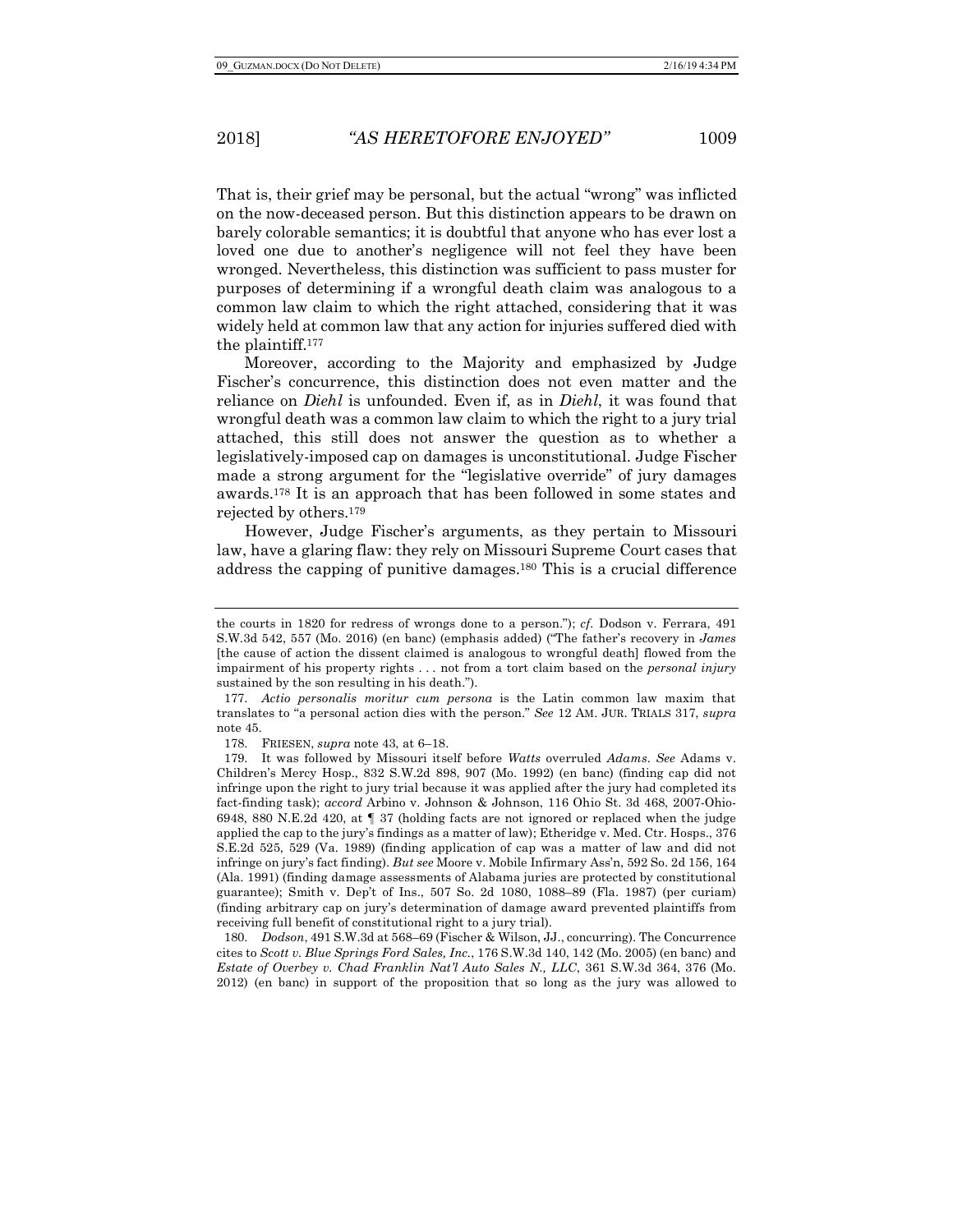because courts have recognized punitive damages as fundamentally different than economic and noneconomic damages. While the latter pertain to a jury's assessment of damages inflicted on a plaintiff, punitive damages are not a question of fact and instead are used to serve the singular purpose of punishing a plaintiff.181 Moreover, punitive damages are rarely assessed in medical malpractice claims; instead, they are prevalent in business contract and intentional tort cases.182 Thus, Judge Fischer lumps the capping of punitive damages with those of noneconomic damages and overlooks the different nature and purposes of the different types of damages awards. While a cap limiting punitive damages may indeed be constitutional under the right to a jury trial provision, it does not speak to whether such caps are valid in regard to noneconomic damages. Indeed, it appears that question has already been answered by the Missouri Supreme Court, which may be the reason why Judge Fischer cited to cases capping punitive damages.183

Despite the questionable reasoning of the court to deny wrongful death plaintiffs the constitutional right to a jury trial, the Majority's conclusion was consistent with the court's prior decisions in *Sanders* and *Watts*. However, the shakiness of this reasoning should have been a factor in considering whether the section 538.210 cap violated equal protection. Indeed, Judge Draper's dissent argues that the court did not consider much in its upholding of the cap under a rational basis test and cites literature and other evidence warning against such a cap.184 Other states have factored such evidence into their analyses, including Wisconsin and West Virginia.185

Reading the opinion, it is clear the Majority did not put much weight on the conflicting evidence, giving it only passing reference in its

determine the findings, application of the cap did not perturb those findings. However, both cases dealt with the jury assessing punitive damages and the application of a punitive damages cap.

<sup>181.</sup> *See Overbey*, 361 S.W.3d at 376 n.3 (internal citations omitted) (quoting Cooper Indus., Inc. v. Leatherman Tool Grp., Inc., 532 U.S. 424, 432, 437 (2001)) ("'[A] jury's assessment of the extent of a plaintiff's injury is essentially a factual determination, whereas, its imposition of punitive damages is an expression of its moral condemnation.' Therefore, unlike compensatory damages, 'which present a question of historical or predictive fact, the level of punitive damages is not really a "fact" "tried" by the jury.'"); *see also* Durrance, *supra* note 35, at 576.

<sup>182.</sup> Theodore Eisenberg et al., *The Predictability of Punitive Damages*, 26 J. LEGAL STUD. 623, 633 (1997).

<sup>183.</sup> *See* Watts v. Lester E. Cox Med. Ctrs., 376 S.W.3d 633, 636 (Mo. 2012) (en banc) (holding a noneconomic damages cap "unconstitutional to the extent that it infringes on the jury's constitutionally protected purpose of determining the amount of damages sustained by an injured party").

<sup>184.</sup> *Dodson*, 491 S.W.3d at 572 (Draper, J., dissenting).

<sup>185.</sup> *See supra* note 31 and accompanying text.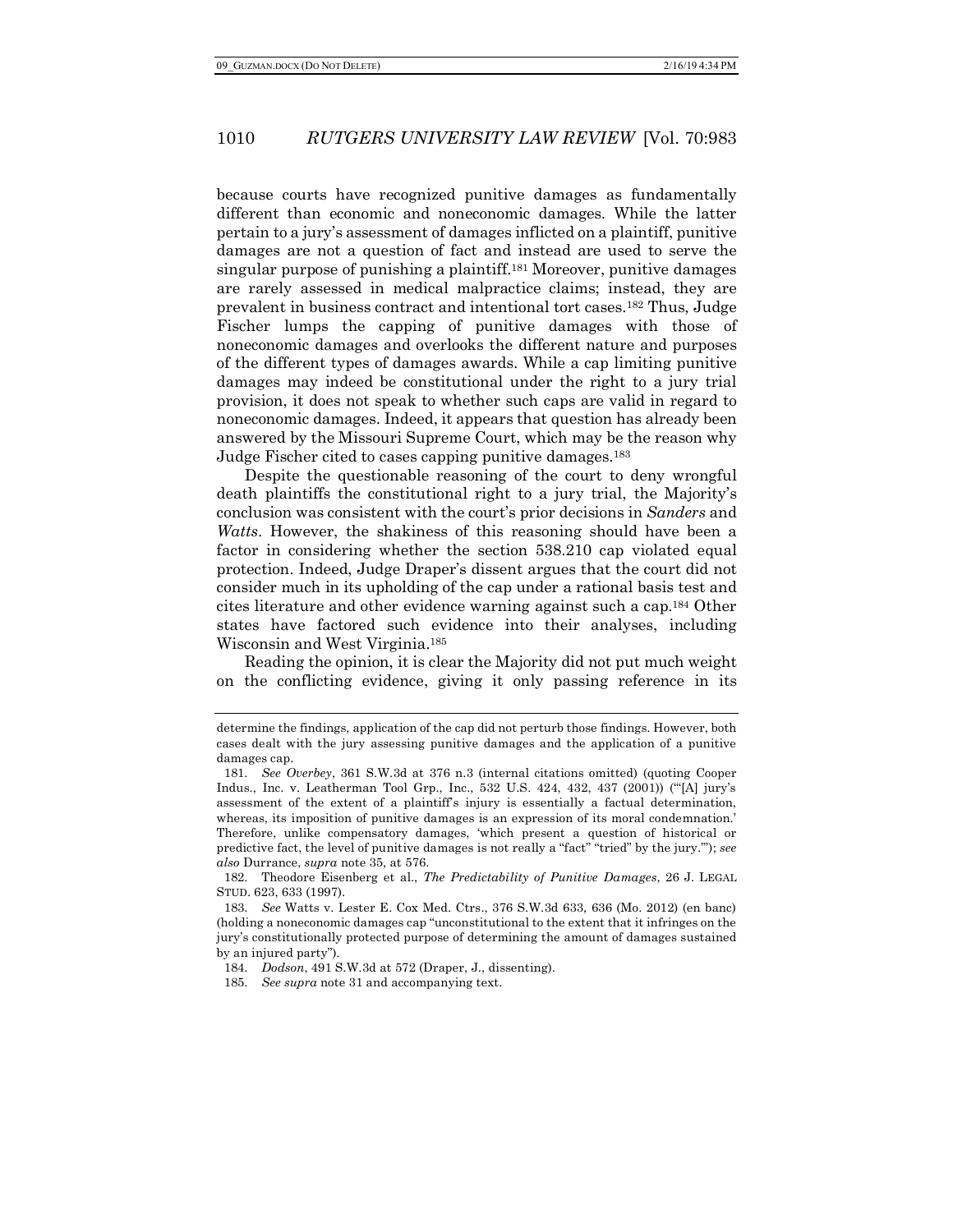conclusion that any doubts regarding the existence of a medical crisis must be resolved in favor of the legislature.186 Interestingly, the court cited the reasoning of the *Adams* decision when it first upheld the now thirty-year-old cap in 1992.187 Thus, while Judge Draper cited more recent evidence and literature questioning the validity of a medical crisis to support the upholding of the cap, the Majority appeared to rely only on the precedent in *Adams*.188

This oversight is magnified considering at least one other court has considered the age of the statute as a reason for striking a cap, finding the crisis that had given rise to the legislatively imposed cap a decade earlier did not warrant the maintaining of the cap if the crisis was no longer ongoing.<sup>189</sup> Consequently, without even considering the medical crisis that the cap was intended to alleviate, the Majority upheld the two classes of plaintiffs created by the court's decisions in *Watts* and *Sanders*: personal injury plaintiffs who are not subject to the noneconomic damages cap and wrongful death plaintiffs who are. While such a distinction may be valid under a rational basis test if a medical crisis was indeed impacting the medical field, this classification of plaintiffs is improper if no crisis, i.e., a legitimate state interest, exists. Therefore, whether a medical crisis was still ongoing should have been given more weight by the Majority in upholding the cap against equal protection attack.

The Majority in *Dodson* appeared concerned only with its duty of judicial interpretation of a legislative act. This is not a criticism, and it is important for the judiciary to observe restraint when justice does not call for them to strike down a law. However, tort law is an area of law that has been shaped and developed predominantly by the common law, i.e., the judiciary.190 And justifiably so, as judges, equipped with a uniquely balanced viewpoint within the tort system, are perhaps the most ideal to preside over such matters. Legislators, while capable of seeing the "big picture" and making determinations on broad legislative facts, cannot legislate individual cases and therefore face the difficult challenge of legislating damages awards for cases that often turn on facts and circumstances unique to each case. Jurors, on the other hand, see the individual circumstances but lack the "big picture" and therefore may

<sup>186.</sup> *Dodson*, 491 S.W.3d at 561 (citing Adams v. Children's Mercy Hosp., 832 S.W.2d 898, 904 (Mo. 1992) (en banc)).

<sup>187.</sup> *Id.*

<sup>188.</sup> *Id.* at 572 (Draper, J., dissenting).

<sup>189.</sup> *See* Ferdon ex rel. Petrucelli v. Wis. Patients Comp. Fund, 2005 WI 125, ¶¶ 113–14, 284 Wis. 2d 573, 701 N.W.2d 440, 468.

<sup>190.</sup> *See, e.g.*, SCHWARTZ ET AL., *supra* note 26, at 3–7.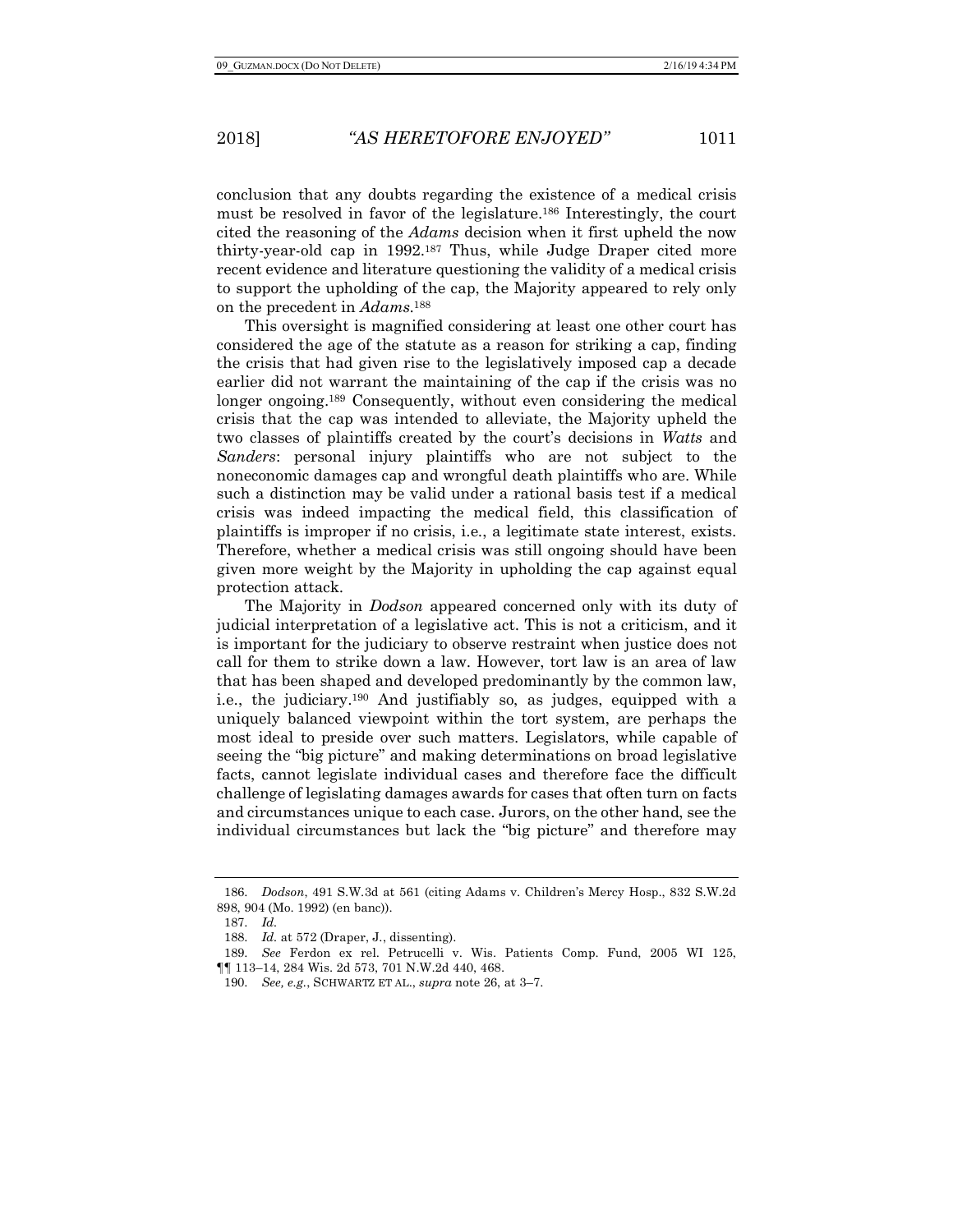give an unjustifiably large award, unaware of the repercussions on the tort and insurance systems in general.191

These considerations lead to the conclusion that judges may be the most ideal for dealing with these issues. Judges see individual cases, sometimes often, and do so with an awareness of their role in the grand scheme of things. Therefore, the idea that judges may be the best equipped to decide whether a cap that will arbitrarily limit damages awards is more efficient and more effective than a judge equipped with remittitur power, even if it is ultimately rejected in granting deference to the legislature, is one that warrants attention. Yet it was a consideration that was notably absent from all of the opinions in *Dodson*.192

### VII. CONCLUSION

Ultimately, the role of the judiciary is to adjudicate, and that is what the Missouri Supreme Court did in upholding Missouri Revised Statutes section 538.210 in *Dodson v. Ferrara*. While the effectiveness of capping damages awarded by juries to alleviate purported crises in the medical field may be the subject of debate, it is not the role of the judiciary to substitute its wisdom for that of the legislature. Reasonable minds may differ, especially under a rational basis standard. While other courts may be convinced by evidence discrediting medical field crises legislators cite in the enactment of jury damages award caps, the court in Missouri was not sufficiently convinced to find that the section 538.210 damages cap was not advancing a legitimate state interest. As the court decided, there was indeed a legitimate state interest associated with the cap, and it was its duty to uphold section 538.210, provided it was rationally related to the purported state interest, no matter how unwise the court might consider the legislation.

However, plaintiffs in Missouri are likely to continue to attack the medical crisis that insurance lobbyists and legislators insist the state has a legitimate interest in curbing. Furthermore, the distinct treatment of personal injury and wrongful death plaintiffs in regards to the capping of their jury damages awards is unlikely to be upheld under heightened scrutiny or if the court becomes convinced by the evidence against the

<sup>191.</sup> LAYCOCK, *supra* note 2, at 166.

<sup>192.</sup> Perhaps this is due to the hostile relationship the Missouri judiciary has with remittitur, having abolished the common law doctrine of remittitur in *Firestone v. Crown Ctr. Redevelopment Corp.*, 693 S.W.2d 99, 110 (Mo. 1985) (en banc), *superseded by statute*, MO. ANN. STAT. § 537.068 (West 2008 & Supp. 2013). However, the power of remittitur has since been reinvested in the court by the legislature, making it clear that it is there for judges to control the size of jury awards if they are egregious. *See* MO. ANN. STAT. § 537.068 (West 2008 & Supp. 2013) (effective July 1, 1987) (Missouri remittitur statute).